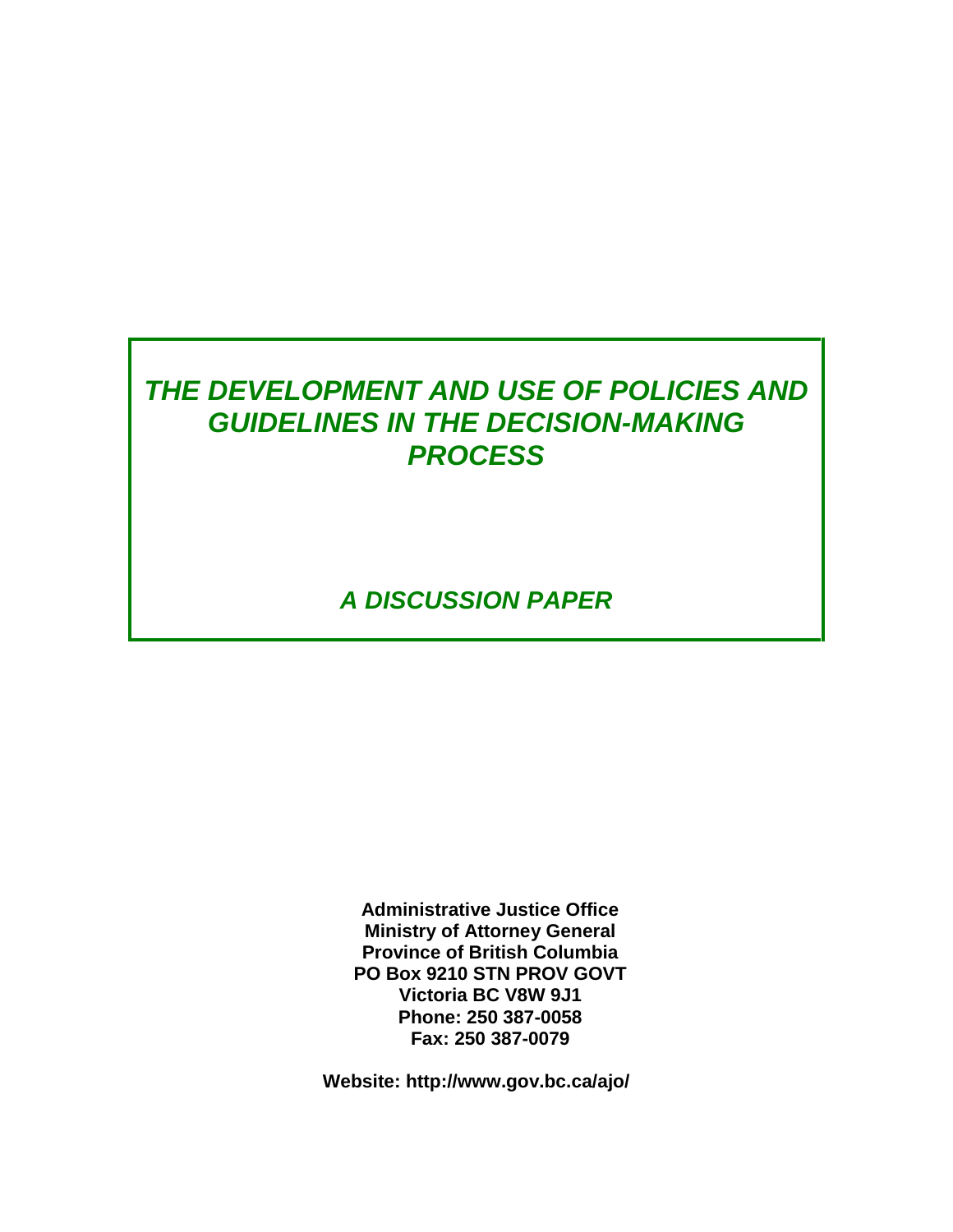# **Table of Contents**

| The Legal Status of Discretionary Decision-Making Policies and How that Status |  |
|--------------------------------------------------------------------------------|--|
|                                                                                |  |
|                                                                                |  |
|                                                                                |  |
|                                                                                |  |
| Promoting coherency and consistency in outcomes and procedures 12              |  |
|                                                                                |  |
|                                                                                |  |
|                                                                                |  |
|                                                                                |  |
|                                                                                |  |
|                                                                                |  |
|                                                                                |  |
|                                                                                |  |
|                                                                                |  |
| Creating enforceable expectations which can limit the ability to make          |  |
|                                                                                |  |
| Developing Policy for Use in the Decision-Making Process 16                    |  |
|                                                                                |  |
|                                                                                |  |
|                                                                                |  |
|                                                                                |  |
|                                                                                |  |
|                                                                                |  |
|                                                                                |  |
|                                                                                |  |
|                                                                                |  |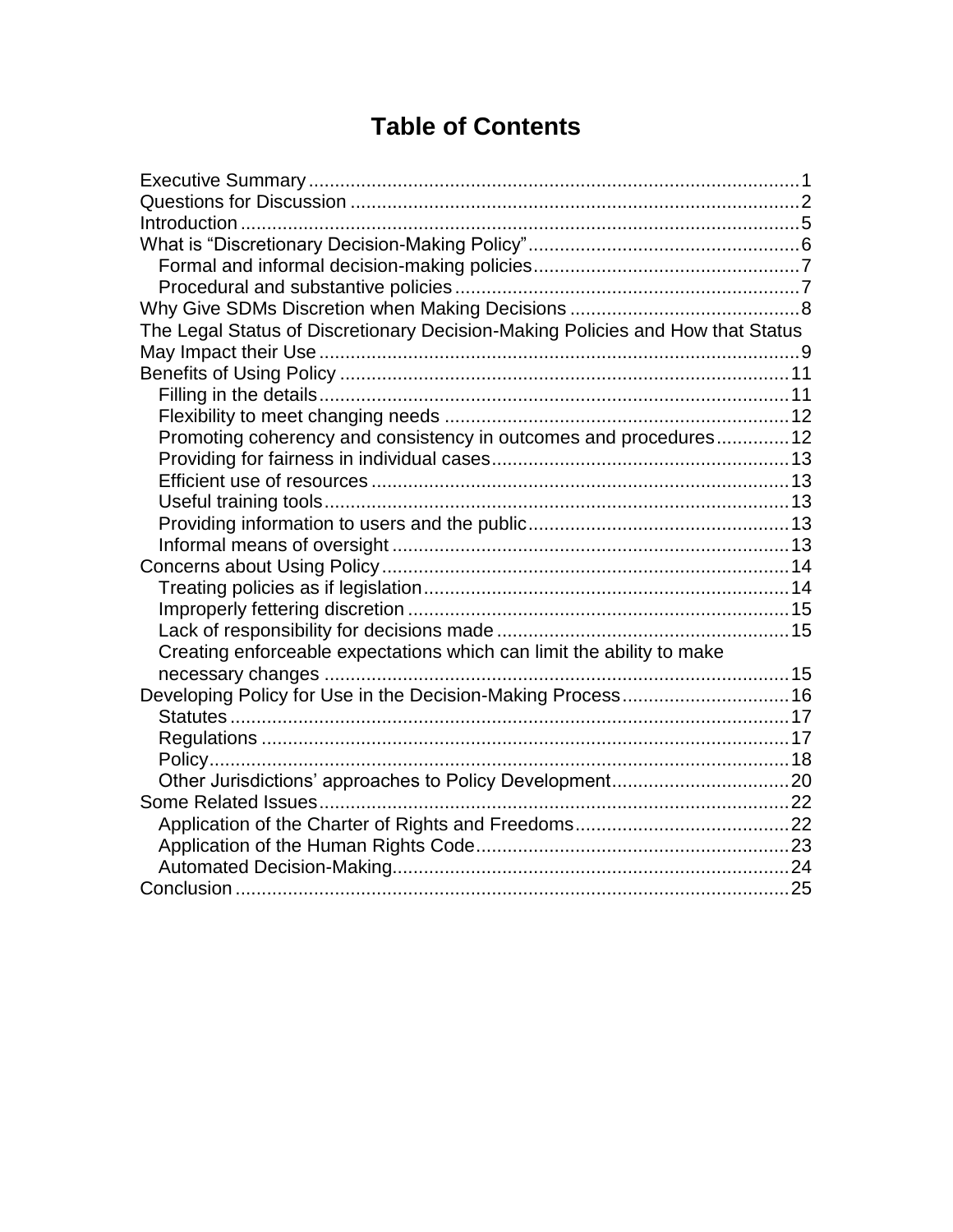# <span id="page-2-0"></span>**Executive Summary**

#### *Purpose* **–** *To prompt discussion about the development and use of policies and guidelines in the decision-making process*

The purpose of this paper is to prompt discussion about the use of policies to quide decision-making by statutory decision-makers (SDMs) in British Columbia<sup>1</sup> and the processes used to develop those policies. It is intended to be useful as an evaluation tool for SDMs to assess their understanding of the use of existing policies. It is also intended to act as a reference for those responsible for developing policies and guidelines. The discussion may be of interest to other readers, including members of the public who are affected by policy-based decision-making.

#### *Context*

To assist SDMs in fulfilling their decision-making mandates, broad discretionary powers are often granted.<sup>2</sup> In an effort to ensure these discretionary powers are exercised fairly and consistently, SDMs and others in government may develop policy statements, directives, or guidelines. While these policies are considered to be flexible, non-binding guides ("soft law"), they are sometimes treated by SDMs, other government personnel, users and even the courts as having similar legal authority as legislation ("hard law"). This has lead to some debate about the development and use of policies to guide the exercise of statutory decisionmaking discretion.

The information presented in this paper is intended to encompass a range of issues related to the use and development of policy in discretionary decisionmaking, including the benefits of using policy, some concerns about the use of policy, and current approaches to policy and guideline development, particularly as compared to legislation (both statutes and regulations). This discussion is part of a larger project related to the powers and authorities of SDMs, more fully described in the Introduction.

#### *Overview of Contents*

 $\overline{a}$ 

This paper outlines what is meant by the term "policy" when used in the decisionmaking process, highlights some of the benefits and concerns about using policy to guide decision-making, and compares the development of "soft law" to how "hard law" is developed both in B.C. and in other jurisdictions. Some related issues, how the *Charter of Rights and Freedoms* and the *Human Rights Code*

 $1$  Statutory decision-maker (SDM) is used to describe the numerous officials within government who apply laws and policies to make decisions in individual cases. The outcomes of their decisions – often about licensing, permits, or benefits or other entitlements – can have a significant impact on individuals, businesses and the general public.

 $2$  In this paper, "discretionary authority" or "discretion" refers to the power to decide or act using one's own judgment rather than using strict legislated criteria when making a decision in individual cases. As explained below, SDMs are often granted discretionary authority through the use of optional language in legislation, such as "may" or discretionary phrases such as "in the opinion of" or as the decision-maker "considers reasonable."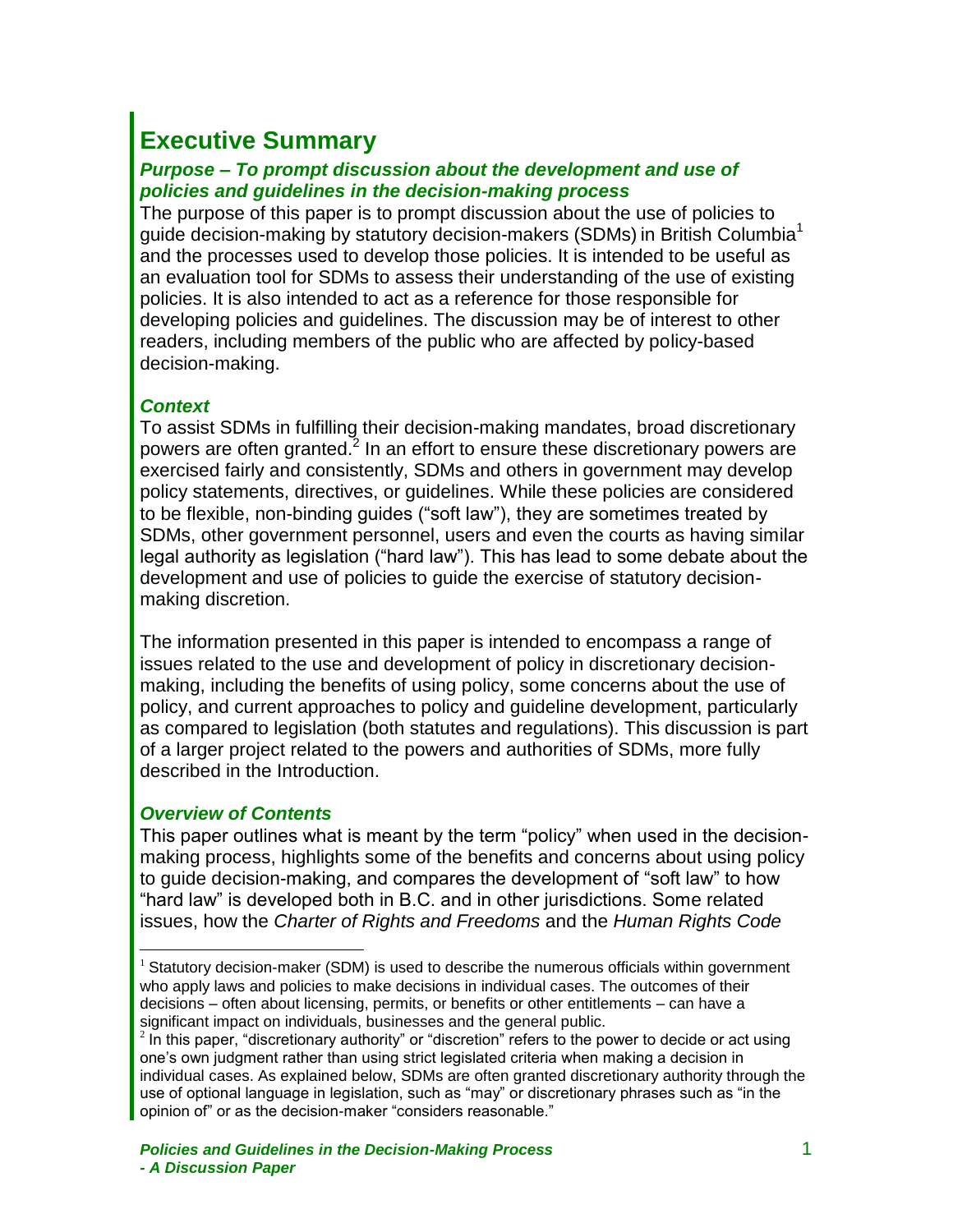may apply to these policies and the use of automated systems in discretionary decision-making, are also explored. Specifically, the following topics are addressed:

#### *What is "discretionary decision-making policy"*

This paper begins by exploring definitional issues, including:

- $\circ$  how "policy" as used in the decision-making context is different than policy as used in the legislative development or ministry operational contexts;
- o the differences between substantive and procedural policy; and
- o different forms or types of policy.

#### *Why give SDMs discretion*

With hundreds of thousands of individual decisions that need to be made annually, the Legislature has delegated much of that individual decisionmaking to SDMs. For that delegation to be effective, most SDMs need to be able to exercise discretion. Some of the reasons for this are set out.

#### *The legal status of discretionary decision-making policies and the impact on their use*

How the courts may look at and consider policies when asked to review a SDM's decision may have an impact on how the SDMs can and do use those policies. Issues discussed include if a policy improperly limited (or "fettered") discretion or if a policy has (perhaps unintentionally) created a legal right to certain procedures being applied.

#### *Use of policy in the decision-making process*

Why policies are used in the decision-making process, the benefits of using policy, some of the concerns about the use of policy, including how the legal doctrine of "legitimate expectations" may limit or restrict changes to existing policies, are examined.

#### *Developing policy for use in the decision-making process*

The processes used to develop policies are compared to the processes used to develop statutes and regulations. Also, some alternative approaches to policy development used in other jurisdictions are described.

#### *Related issues*

Two further legal issues may arise with respect to decision-making policy: the application of the *Charter* and the *Human Rights Code* to such policy. The use of discretion in automated decision-making is also considered.

### <span id="page-3-0"></span>**Questions for Discussion**

The following sets out some of the questions that may need to be addressed when considering the development and use of policy in decision-making. A number of more detailed questions are also asked in the body of this paper.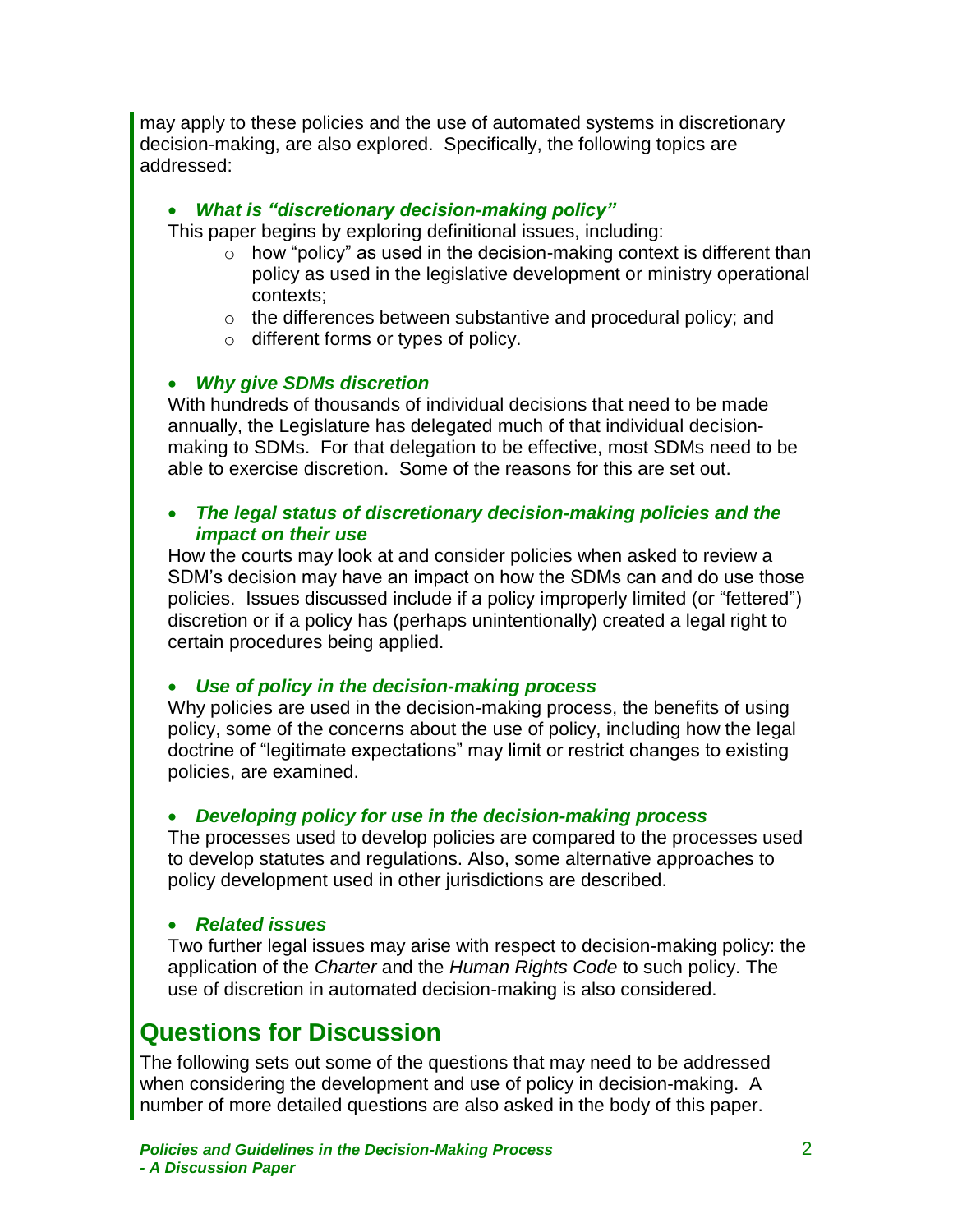- 1. Are there any limits on when policies can or should be used? Only to identify factors SDMs may consider when exercising their discretion? To convey preferred legislative interpretations?
- 2. Are policies and guidelines necessary tools for managing discretion? Are policies and guidelines the most effective methods?
- 3. How can policies be used to mange discretion without impinging on flexibility?
- 4. Is it possible to provide greater clarity about the legal status of policies? Should that question be left to the courts?
- 5. What should ministries and administrative agencies' obligation be to ensure their policies reflect what the legislature intends?
- 6. Can policies and guidelines be developed and applied in a way that appropriately balances consistency and flexibility?
- 7. Is the use of policies and guidelines an effective tool for clarifying statutory schemes, or does the use of policy overly-complicate the decision-making process?
- 8. Can or should anything be done to ensure that SDMs are actually exercising their discretion, and not simply rigidly applying policies and guidelines?
- 9. Are ministries and administrative agencies sufficiently aware of the overly rigid use of policies and guidelines can be an improper fettering of SDMs' discretion?
- 10.Are ministries and administrative agencies sufficiently aware of the overly rigid use of policies and guidelines can be an improper fettering of SDMs' discretion?
- 11.Should the public have a role in the development of all policies? If not, when and how should the public be involved?
- 12.How can policy makers ensure that policies respect and reflect the Charter and the Human Rights Code?
- 13.Would guidelines on the use of automated processes be helpful?

This list of questions is not intended to be all-inclusive; various other questions are also asked throughout the paper and there will no doubt be other questions, along with answers to those questions, which readers may identify.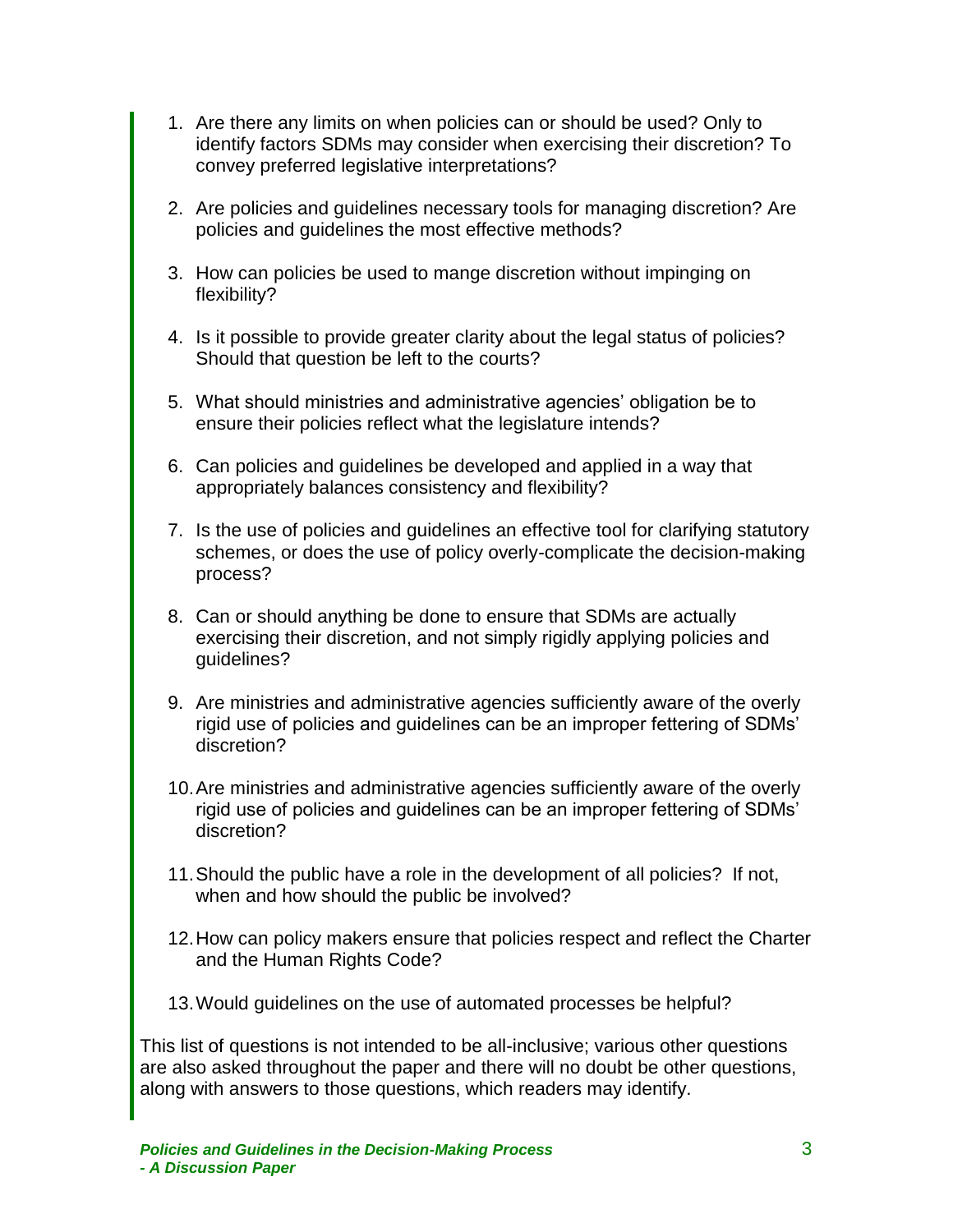You are invited to share your thoughts, ideas and comments on these issues, or any others you may have on this topic, with the Ministry of Attorney General's Administrative Justice Office (AJO) at:

> PO Box 9210 Stn Prov Govt Victoria, BC V8W 9J1 Fax: 250-387-0079

Or you can use the Feedback option on the AJO Web site at: [www.gov.bc.ca/ajo](http://www.gov.bc.ca/ajo)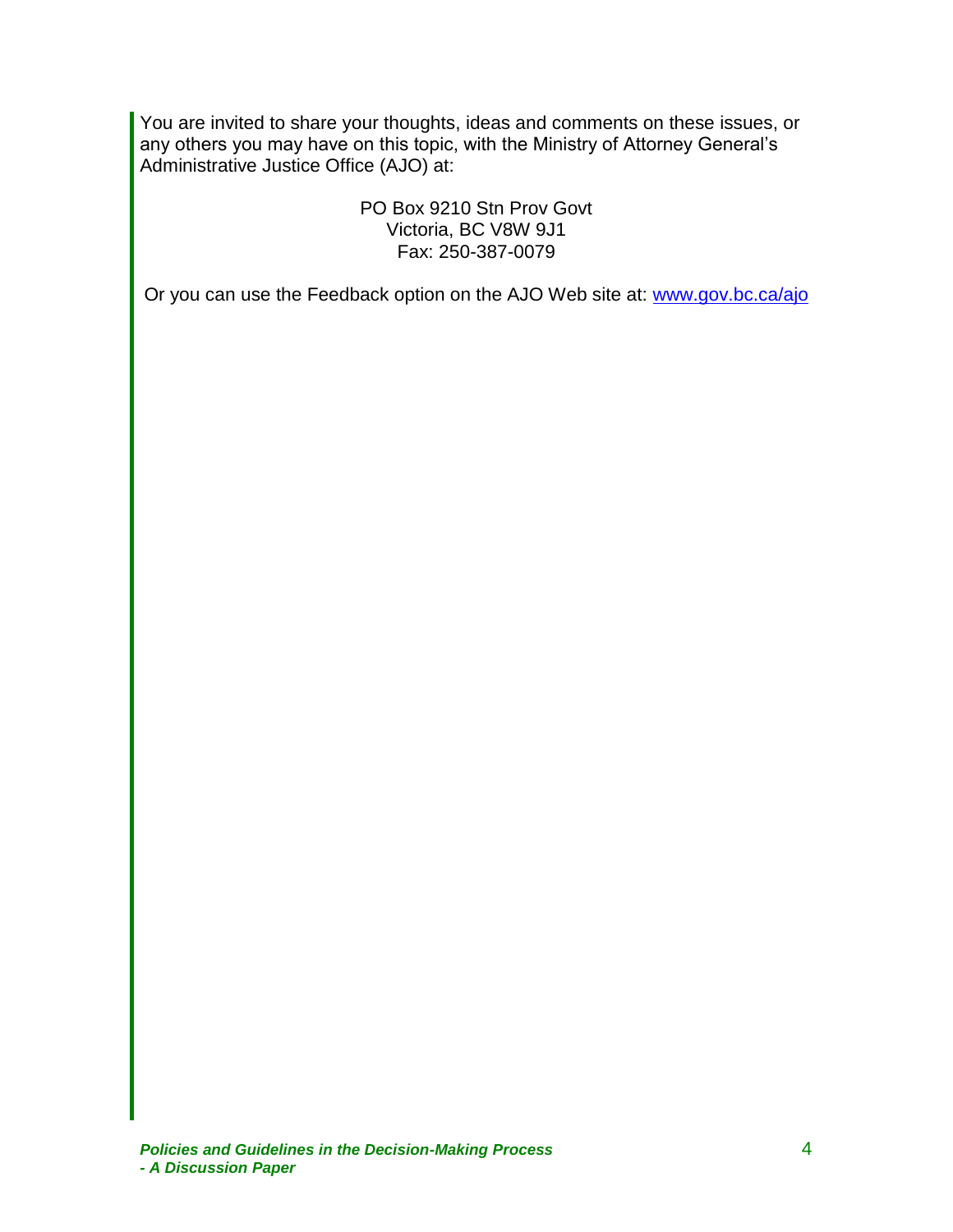# <span id="page-6-0"></span>**Introduction**

Statutory decision-makers (SDMs) make decisions in individual cases, often about such things as licensing, permits, or benefits or other entitlements. These decisions can have a significant impact on individuals, businesses and the general public. When making those decisions, SDMs are often called on to use their own judgement or to exercise discretion. For those impacted to accept decisions as having been fairly made, it is critical that the procedures and processes used and the authorities exercised by the SDMs are clear, consistent, and accessible.

Discretionary powers are often granted by the use of optional language, such as the word "may", in enabling legislation. For example, under the *Forest and Range Practices Act*, an official *may* enter and inspect land and vehicles (ss. 59 and 60), *may* issue a stop work order (s. 66), and *may* exercise his or her powers of seizure (s.  $67(1)(a)$ ).<sup>3</sup> Providing SDMs with the ability to choose a course of action (or inaction) is one way in which the Legislature grants SDMs discretion.

Another example of discretionary authority is the power to exercise judgment when making a decision. Language such as: "in the opinion of";<sup>4</sup> "as the [decision-maker] considers reasonable";<sup>5</sup> and "if the [decision-maker] is satisfied that [a decision] is not inconsistent with the purposes of this Act<sup>"6</sup> are all examples of this type of discretion.

Policies and guidelines used in the discretionary decision-making process are designed to ensure that when exercising that discretion, SDMs treat like cases alike and avoid making arbitrary or inconsistent decisions. Policies and guidelines can also "flesh out" general statutory schemes, providing both SDMs and the public with greater clarity and detail about how the scheme operates.

Policies used in the decision-making process are flexible, non-binding guides (considered "soft law") and different from statutes and regulations ("hard law") which are legally binding on decision-makers. As explained in more detail below, important differences between "soft law" and "hard law" are reflected in the flexibility with which they are applied, the ease with which they may be changed and the processes by which they are developed

However, policies and guidelines may sometimes be considered and treated by SDMs (and the public) as if they are "hard law", with the same rigid application, significance and legal authority as statutes and regulations. This has lead to some debate about the proper use and development of policies to guide statutory decision-making.

 $\overline{a}$ <sup>3</sup> *[Forest and Range Practices Act](http://www.bclaws.ca/Recon/document/freeside/--%20f%20--/forest%20and%20range%20practices%20act%20%20sbc%202002%20%20c.%2069/00_02069_01.xml#FOUND-NOTHING)*, S.B.C. 2002, c. 69.

<sup>4</sup> *[Employment and Assistance Regulation](http://www.bclaws.ca/Recon/document/freeside/--%20e%20--/employment%20and%20assistance%20act%20%20sbc%202002%20%20c.%2040/05_regulations/10_263_2002%20employment%20and%20assistance%20regulation/263_2002.xml#FOUND-NOTHING)*, B.C. Reg 263/2002, s. 2(3)(b)(i) and (ii).

<sup>5</sup> *Ibid*. s. 2(3)(c).

<sup>6</sup> *[Employment Standards Act](http://wwwhttp/www.bclaws.ca/Recon/document/freeside/--%20e%20--/employment%20standards%20act%20%20rsbc%201996%20%20c.%20113/00_96113_01.xml#FOUND-NOTHING)*, R.S.B.C. 1996, c. 113, s. 73(1)(b).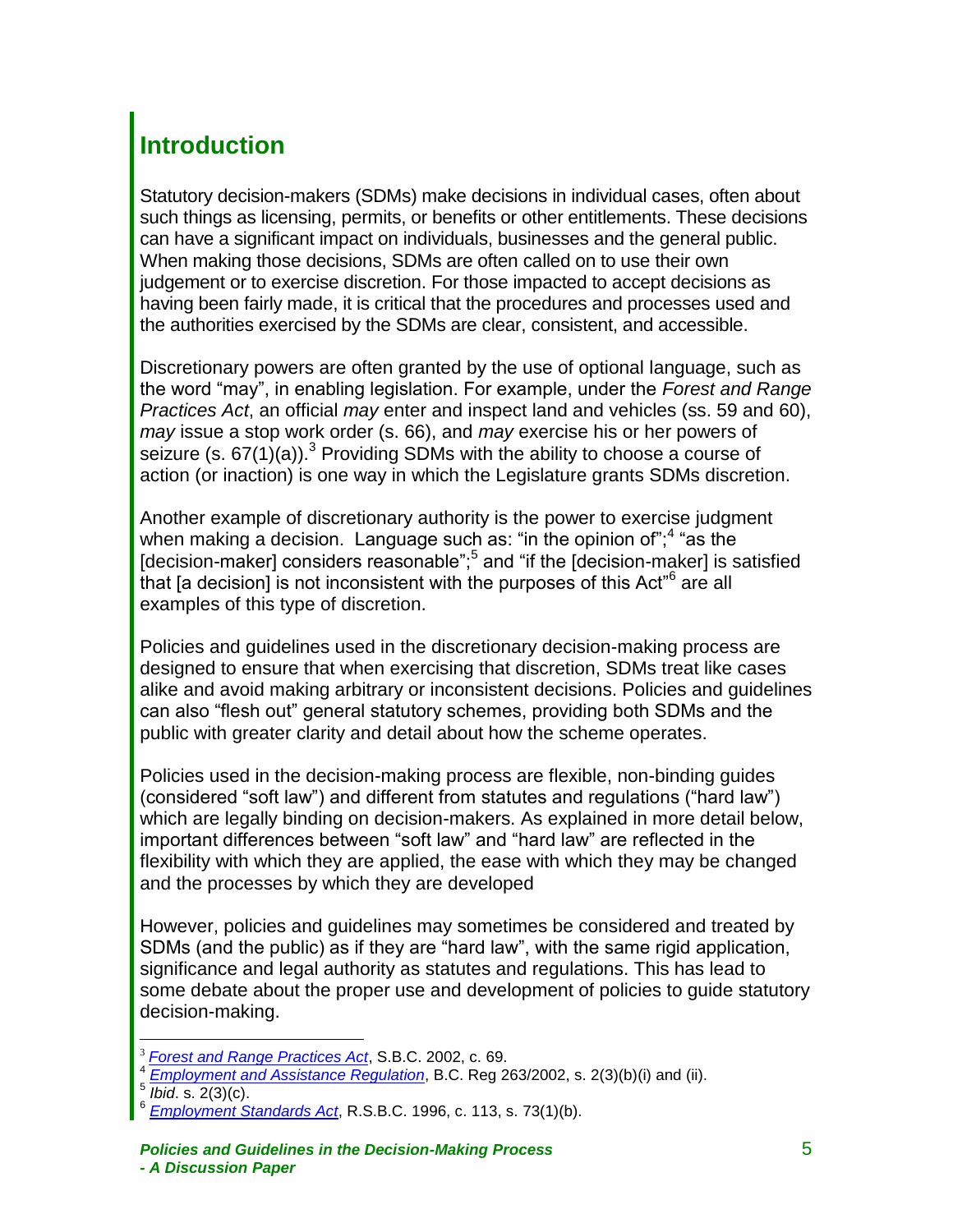The Ministry of Attorney General, through the Administrative Justice Office (AJO), is leading a systemic review of SDMs' powers, procedures and authorities, involving research, consultation and recommendations to ensure SDMs have appropriate and proportionate powers, procedures and authorities. (A standard framework is provided for tribunals by the *Administrative Tribunals Act*. 7 )

This paper is the  $4<sup>th</sup>$  in a series of research papers by the AJO and is intended to prompt discussion about SDMs' use and development of policy to guide in exercising their decision-making discretion.

To provide some context for the discussion, this paper:

- poses a series of questions about the use and development of policy in the decision-making process (some are list in the Executive Summary and others at various points throughout the paper);
- $\bullet$  examines what is meant by the term "policy";
- highlights the advantages and disadvantages of using policies and guidelines in the discretionary decision-making process;
- compares the development of policy to the development of statutes and regulations;
- describes some approaches to policy development taken in other jurisdictions; and
- identifies some related issues, like the application of the *Charter of Rights and Freedoms* and the *Human Rights Code .*

You are invited to share your thoughts, ideas and comments on the issues identified in this paper, or any other issues related to the use of discretionary decision–making policy, with the AJO.

# <span id="page-7-0"></span>**What is "Discretionary Decision-Making Policy"**

The word "policy" can have many meanings, especially within government. Depending on the context in which it is used, "policy" can mean:

- the research and analysis undertaken as the basis for legislative or program initiatives;
- the framework for carrying out ministerial operations and administration; and
- the rules or guidelines used by SDMs in their discretionary, adjudicative decision-making processes.

<sup>7</sup> The *Administrative Tribunals Act*, [SBC 2004] c.45 (*ATA*) codifies the common law and introduces consistent authorities and powers, and then selectively applies these to the various tribunals as appropriate, reflecting the unique natures, roles and mandates of each tribunal. Background information on the *ATA* as well as a link to the legislation itself can be found at [http://www.gov.bc.ca/ajo/popt/background\\_info\\_and\\_some\\_questions.htm](http://www.gov.bc.ca/ajo/popt/background_info_and_some_questions.htm)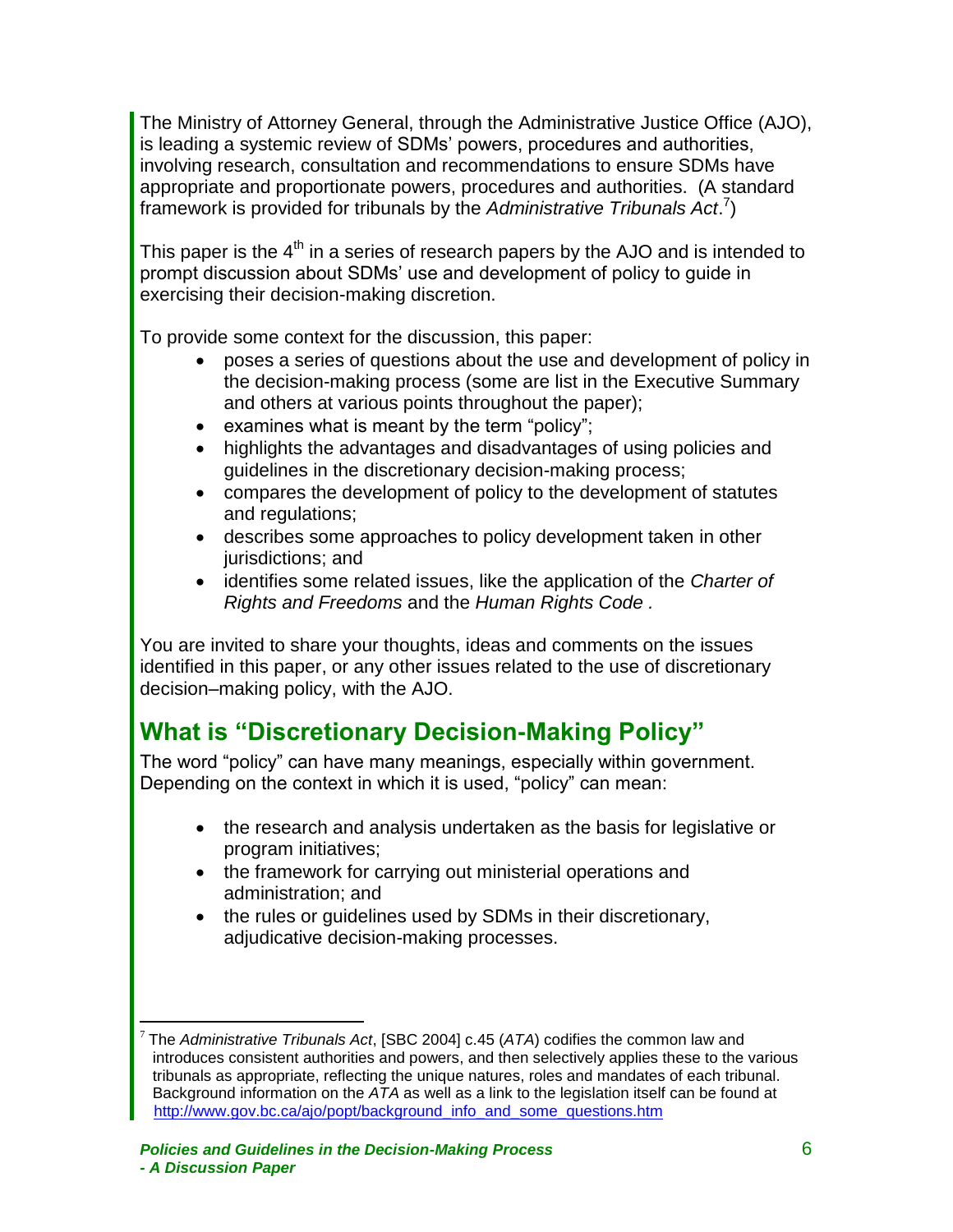This paper is concerned with the policies used by SDMs in discretionary adjudicative decision-making, and not the broader policies which inform legislative initiatives or provide the framework for government administration and operations. While policies used in the discretionary decision-making process may be informed by those other types of government policy, the purpose and authority for decision-making policies is distinct from that of policies which inform legislative initiatives and executive operations.

### <span id="page-8-0"></span>**Formal and informal decision-making policies**

Even in the context of the decision-making process, the word "policy" is used to describe various things, from the formal – written rules, policy manuals, or publicly available "fact sheets" – to the informal – directives, memoranda, or email, based on past practice, or even simply conversations or oral instructions.<sup>8</sup>

Some administrative agencies, for example - securities regulators, have the express statutory authority to issue substantive, legally-binding rules or regulations ("hard law").<sup>9</sup> However, this type of policy-making power is relatively uncommon.

The more common power is to make non-binding policy statements, practice directives and procedural rules to assist in the adjudicative decision-making process. The courts have found that a decision-making entity can develop and apply these non-binding guidelines or policies without the need for any express statutory authority.<sup>10</sup> It is this type of "soft law policy" – non-binding rules or guidelines about the exercise of discretionary decision-making – that this paper addresses.

### <span id="page-8-1"></span>**Procedural and substantive policies**

 $\overline{a}$ 

Policies can be *procedural* or *substantive*. Procedural policies are used to assist in the process for adjudicative decision-making. For example, the Employment Standards Branch has developed "rules" regarding the procedures to be followed at oral hearings conducted by its officers. Rules regarding the parties' use of documents and witnesses, the adjudicator's power to order a pre-hearing conference, and the proper form for requesting an adjournment are all publicly available in the form of a "factsheet".<sup>11</sup>

<sup>&</sup>lt;sup>8</sup> Laura Pottie and Lorne Sossin, "Demystifying the Boundaries of Public Law: Policy, Discretion, and Social Welfare" (2005) 38 U.B.C. L. Rev. 147 at 151.

<sup>9</sup> For example, s. 184 of the *[Securities Act,](http://wwwhttp/www.bclaws.ca/Recon/document/freeside/--%20s%20--/securities%20act%20%20rsbc%201996%20%20c.%20418/00_96418_01.xml#FOUND-NOTHING)* R.S.B.C. 1996, c. 418 gives the BC Securities Commission the power to "make rules for the purpose of regulating trading in securities or exchange contracts, or regulating the securities industry or exchange contracts industry." Another example of an administrative agency whose guidelines or policy statements have been found to be legally binding is the Canadian Human Rights Tribunal. See *Bell Canada v. Canadian Telephone Employees' Association*, [2003] 1 S.C.R. 884, 2003 SCC 36.

<sup>&</sup>lt;sup>10</sup> Ainsley Financial Corp. v. Ontario (Securities Commission) (1994), 121 D.L.R. (4<sup>th</sup>) 79 (Ont. C.A.) at 83; *Thamotharem v. Canada (Minister of Citizenship & Immigration)* 2007 FCA 198 at para. 56 (Leave to appeal refused [2007] S.C.C.A. No. 394).

**[Employment Standards Branch Factsheet: Adjudication Hearings](http://www.labour.gov.bc.ca/esb/facshts/pdfs/Hearings.pdf)**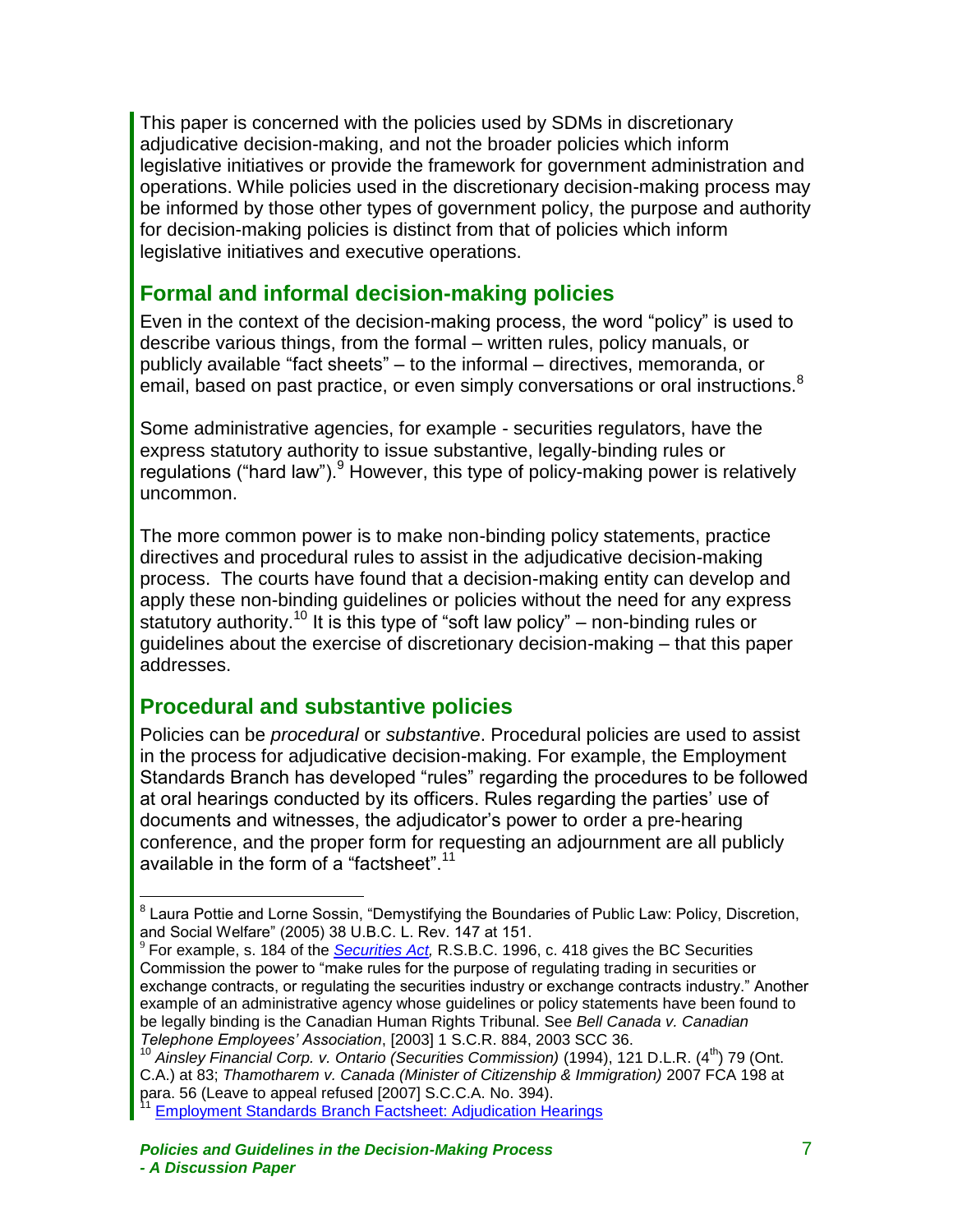Substantive policies outline how an administrative agency will generally exercise its discretion or interpret and apply its enabling legislation. For example, the introduction to the Liquor Control and Licensing Branch's "Licensing Policy Manual" states that "…policy statements in this manual should be understood as the way the branch interprets the legal requirements and obligations of the [Liquor Control and Licensing] Act and regulations."<sup>12</sup>

#### **Questions:**

 $\overline{a}$ 

- *Should all policies be set out in a standard form?*
- *Is there any one form that is better for setting out policies?*
- *Are there any forms that should be avoided?*
- *Do certain types of policy require different forms?*
- *Can flexibility in policy making be maintained if the forms to be used are limited?*
- *Are there any limits on when policies can or should be used? Only to identify factors SDMs may consider when exercising their discretion? To convey preferred legislative interpretations?*
- *Should there be a difference between how procedural and substantive policies are set out and/or communicated?*

## <span id="page-9-0"></span>**Why Give SDMs Discretion when Making Decisions**

Government activities in British Columbia (and elsewhere in Canada) have become increasingly complex, with hundreds of thousands of individual decisions being made annually. To make this possible, the Legislature has delegated much of the individual decision-making to SDMs and has provided for significant discretion to be exercised in that decision-making process.

This delegation of decision-making, and the discretion often associated with it, is typically necessary because the legislation that sets up the decision-making scheme – be it for a permit, licence, tax or benefit – can only reasonably provide the framework for making those decisions. Too much detail about how these decisions are to be made is either not possible or not desirable for a number of reasons, including:

- a degree of flexibility is required to make the specific decisions;
- the scheme or program is new and flexibility is required to structure the process;
- to avoid overly rigid or complex statutes for a subject matter that is not well suited to detailed rules or may need to operate within a (potentially) rapidly changing environment; and
- a need to act quickly to enact legislation within the available time, so that developing the detailed specific rules after the statutory framework is established makes more sense.<sup>13</sup>

<sup>&</sup>lt;sup>12</sup> Liquor Control and Licensing Branch, ["Licensing Policy Manual"](http://www.eia.gov.bc.ca/lclb/publications/policy/manual/LCLB207.pdf) at 1.

<sup>&</sup>lt;sup>13</sup>Hudson N. Janisch, "The Choice of Decisionmaking Method: Adjudication, Policies and Rulemaking" (Special Lectures of the Law Society of Upper Canada, 1992), *Administrative Law:*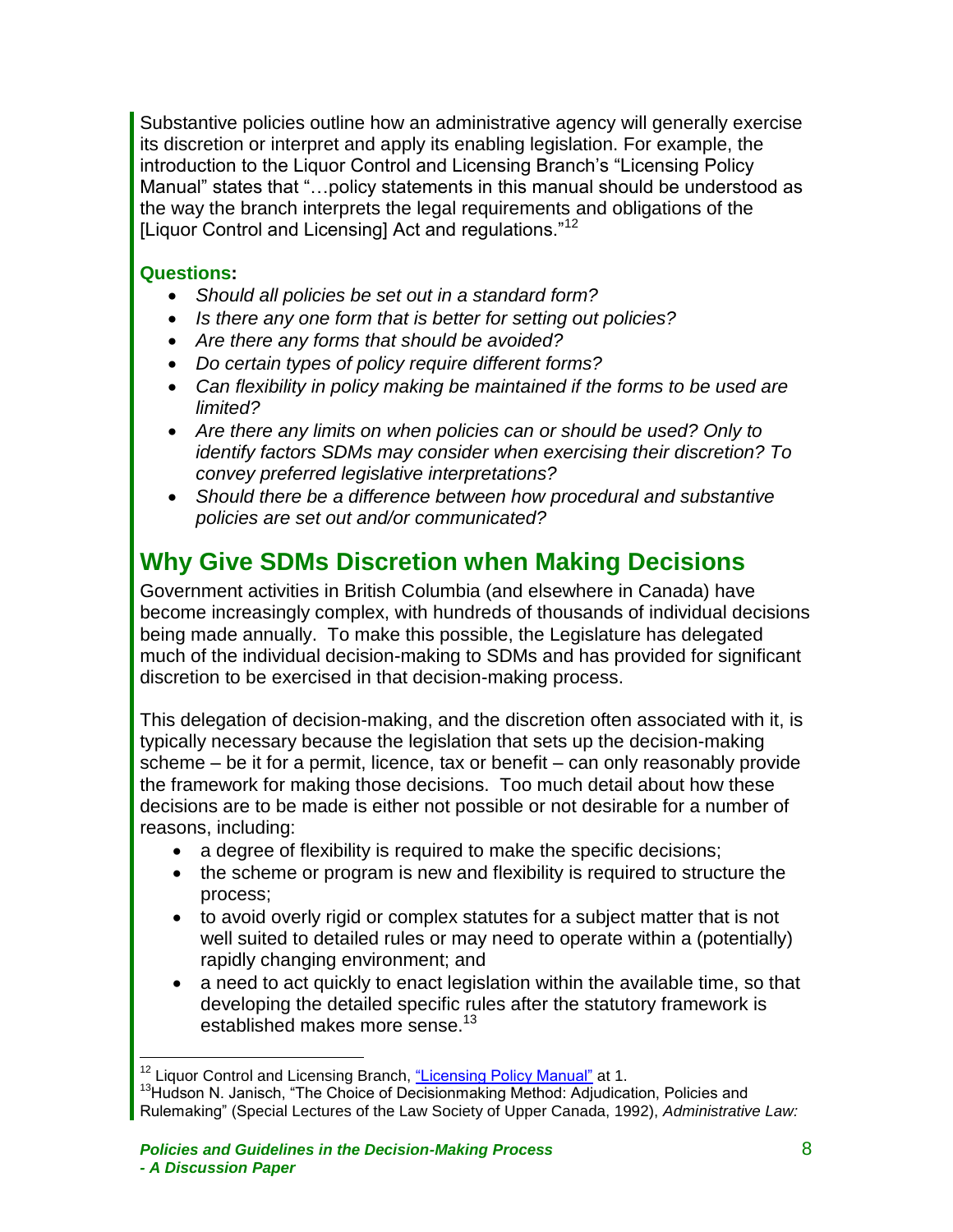The reason most commonly given for giving SDMs discretion in their decisionmaking is to permit some responsiveness and flexibility in making decisions. Rigid rules that must be applied in all cases can lead to hardship, injustice, and arbitrariness; discretion allows a decision-maker to take into account all of the facts and circumstances in each situation and decide on the appropriate outcome within the larger legislative framework. However, while discretion allows for flexibility and responsiveness, it can also result in uncertainty and inconsistency. The use of policies and guidelines in the decision-making process are intended to address these concerns. These benefits and concerns are discussed in more detail below.

Whatever the underlying reason, policies and guidelines are often developed by ministries and agencies as a way to structure and put some appropriate limits on the exercise of discretionary authority.

#### **Questions:**

 $\overline{a}$ 

- *Are policies and guidelines necessary tools for managing discretion? Are policies and guidelines the most effective methods?*
- *Are there other alternatives that might be more effective to guide the exercise of discretion?*
- *What else might assist, instead of or in addition to, policies?*
- *How can policies be used to mange discretion without impinging on flexibility?*

## <span id="page-10-0"></span>**The Legal Status of Discretionary Decision-Making Policies and How that Status May Impact their Use**

While the policies SDMs use to guide their decision-making are generally intended to be flexible and not legally binding, there is some lack of clarity about the legal status of these policies and what the courts may do when asked to review how the policies were applied in making decisions. For example, persons affected by a decision made by a SDM who considered policy when exercising their discretion may ask the courts to overturn the decision or otherwise change it because of how the policy was (or was not) applied in their case. So how the courts look at and consider policies when asked to review a decision may have an impact on how SDMs can and do use those policies.

For example, the courts have reviewed decisions made by SDMs

 $\bullet$  on the basis that a policy was improperly applied or ignored:  $^{14}$  and

*Principles, Practices and Pluralism* (Toronto: Carswell, 1993) 259-308 at 293-294 also identified "purposeful ambiguity", or the need to be somewhat ambiguous in the language of the statute in order to get a majority of lawmakers to agree on it, which agreement would not be possible if the legislation set the specific or a particular standard.

<sup>14</sup> *Baker v. Canada (Minister of Citizenship and Immigration)*, [1999] 2 S.C.R. 81 at para. 60. In *Baker* the Supreme Court of Canada court reviewed an immigration officer's decision not to exempt the applicant from being deported. That decision was overturned ("quashed") by the Court on the basis that it reflected an unreasonable exercise of discretion, including a failure to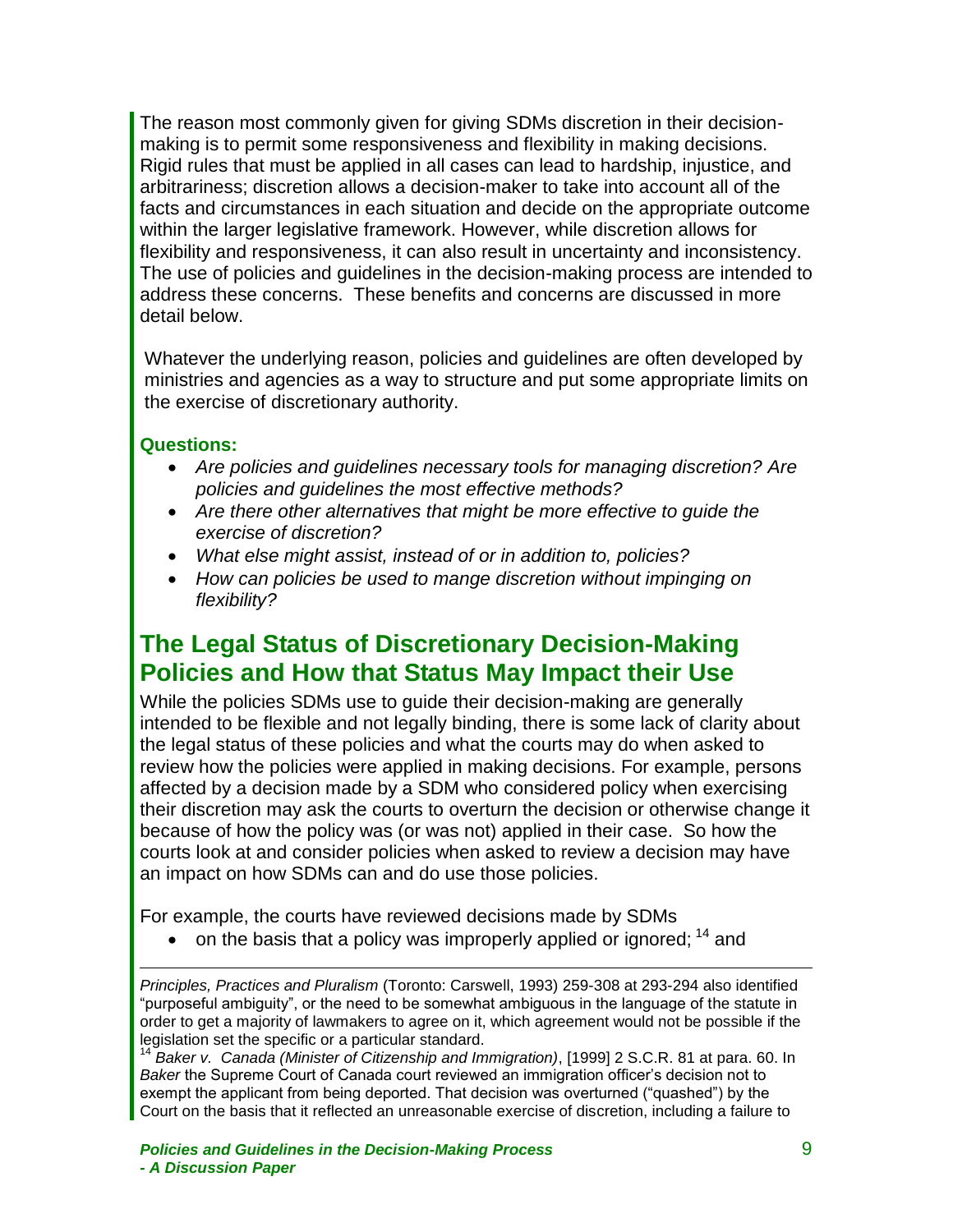to determine if the policy improperly limited (or "fettered") the decisionmaker in exercising his or her discretion.<sup>15</sup>

Policies may also be reviewed by the courts to determine if legal rights to certain procedural obligations were established, which could not be ignored or possibly even changed, although the law in this regard is still somewhat unclear.<sup>16</sup> Whether a policy is reviewable by the courts can be confusing, as the courts recognize that certain policies are in the nature of legislation and will not review or interfere with those policies.<sup>17</sup> This reflects the fundamental principle of legislative supremacy, with the courts recognizing and respecting their limited jurisdiction to review these policies.<sup>18</sup> (This does not mean that "legislative policies" are never reviewable by the courts; even legislative policies are, at a minimum, subject to the rule of law<sup>19</sup> and must be exercised within the parameters established by the authorizing statute. $20$ )

Because courts defer to the legislators with respect to "legislative" policies, when asked to review discretionary decisions ("judicial review"), the court may extend that deference to the policies that guide the decisions under review. Some commentators have suggested this deference by the courts gives ministries and administrative agencies a certain level of freedom when it comes to developing and using policies in the discretionary decision-making process. They have also suggested that because of this, ministries and administrative agencies have a corresponding obligation to be more vigilant in ensuring the policies they develop

<sup>16</sup> In *Martineau v. Matsqui Institution Inmate Disciplinary Board*, [1978] 1 S.C.R. 118] an inmate appealed a disciplinary order on the basis that the Disciplinary Board failed to abide by the procedural rules set out in directives issued by the Commissioner for Penitentiaries. The Commissioner had the legal authority to issue the directives, so the legal question was whether the Board was required to apply the rules. The appeal was dismissed, with four justices concluding that the directives were simply "administrative" and so could not give rise to procedural obligations. (The fifth justice gave different reasons for dismissing the appeal.) However, the four other justices would have allowed the appeal, finding that the directives were "law" since they were authorized by legislation and affected the rights of an individual. Soon after, in *Nicholson v. Haldimond-Norfolk (Regional Municipality) Commissioners of Police* ([1979] 1 S.C.R. 311), it was found that directives and guidelines could give rise to procedural obligations, however, the decision also stated that this did not mean that such policies were to be treated synonymously with hard law. As such, the legal status of procedural policies is still not settled law.

<sup>17</sup> Unless contrary to the *Charter of Rights and Freedoms* or the *Human Rights Code*, which apply to all legislation.

follow ministry guidelines. (There were other reasons the Court quashed the decision, including finding a reasonable apprehension of bias.)

<sup>15</sup> See for example *Thamotharem v. Canada (Minister of Citizenship & Immigration)* 2007 FCA 198 at para. 56 (Leave to appeal refused [2007] S.C.C.A. No. 394).

See for example *Thorne's Hardware Ltd. v. The Queen*, [1983] 1 S.C.R. 106.

 $19$  The rule of law is a complex principle with many definitions. Peter W. Hogg and Cara F. Zwibel, in "The Rule of Law in the Supreme Court of Canada" 55 U. Toronto L.J. 716 (2005) at 718 propose that, at its core, the rule of law has three elements: (1) a body of laws that are publicly available, generally obeyed, and generally enforced; (2) the subjection of government to those laws; and (3) an independent judiciary and legal profession to resolve disputes about those laws. <sup>20</sup> *Baker supra*, note 14 at para. 53. See also *Roncarelli v. Duplessis*, [1959] S.C.R. 121.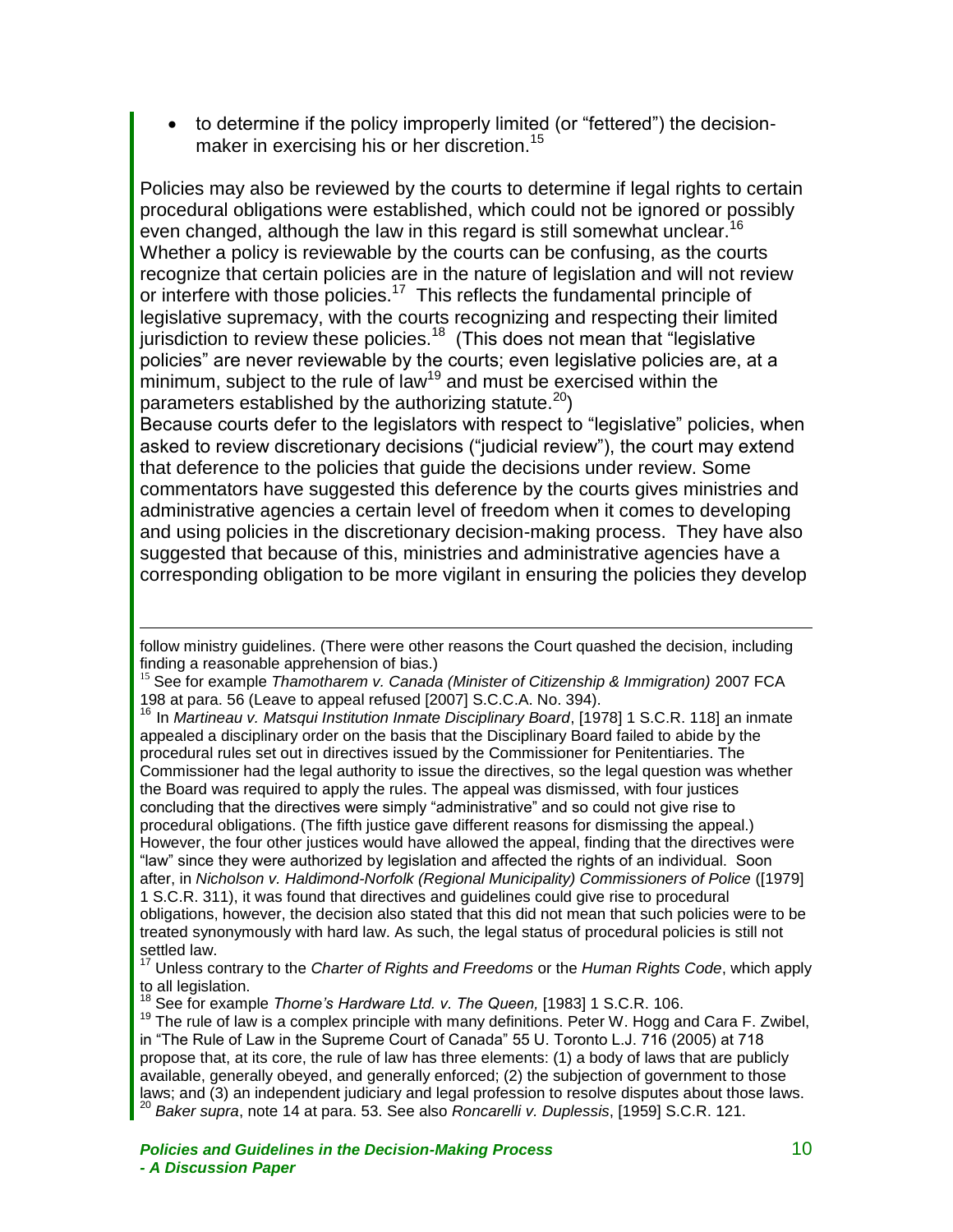truly reflect what the legislature intended, and to monitor how the policies are applied to ensure they achieve the goals intended by the legislature.

#### **Questions:**

- *Is it possible to provide greater clarity about the legal status of policies? Should that question be left to the courts?*
- *Can or should the courts be directed on how much deference to give to SDMs' decisions, when asked to review how policies were applied in making decisions?*
- *If the courts don't monitor how policies are applied, who should?*
- *What should ministries and administrative agencies' obligation be to ensure their policies reflect what the legislature intends?*
- *Should there be any system to monitor how policies are applied, to ensure they achieve the goals intended by the Legislature?*
- *How can the use of policies avoid creating unintended legal obligations?*

# <span id="page-12-0"></span>**Benefits of Using Policy**

Despite any questions about their legal status, using policies to assist in decisionmaking has clear benefits, including:

- providing the clarity and detail necessary to supplement the legislative framework;
- providing flexibility to adjust to meet changing needs as may be necessary;
- promoting consistency in decision-making;
- providing flexibility to ensure fairness in individual cases;
- supporting efficient use of resources;
- acting as useful training and information tools; and
- providing an informal means of oversight for the decisions made .

### <span id="page-12-1"></span>**Filling in the details**

As noted above, statutes cannot set out the level of detail necessary for those government programs that require consideration of individual circumstances (for example, licences, permits, benefits or even tax schemes). Some level of flexibility or discretion about how the scheme will work in an individual case needs to be delegated to the SDMs. However, when the legislative framework gives SDMs broad discretion in their decision-making responsibilities, it can be difficult for the SDM to know what processes to follow, what facts to take into consideration and, in some cases, even the goals the Legislature intended to achieve. In addition, even when the SDMs know what is expected of them, those affected by their decisions may not be able to how the legislation is to be applied and what they need to do, by simply reading the statute. Policies can fill that gap and provide useful information to both decision-makers and program users alike, in order to clarify what is expected of them, both leading up to and when making a decision.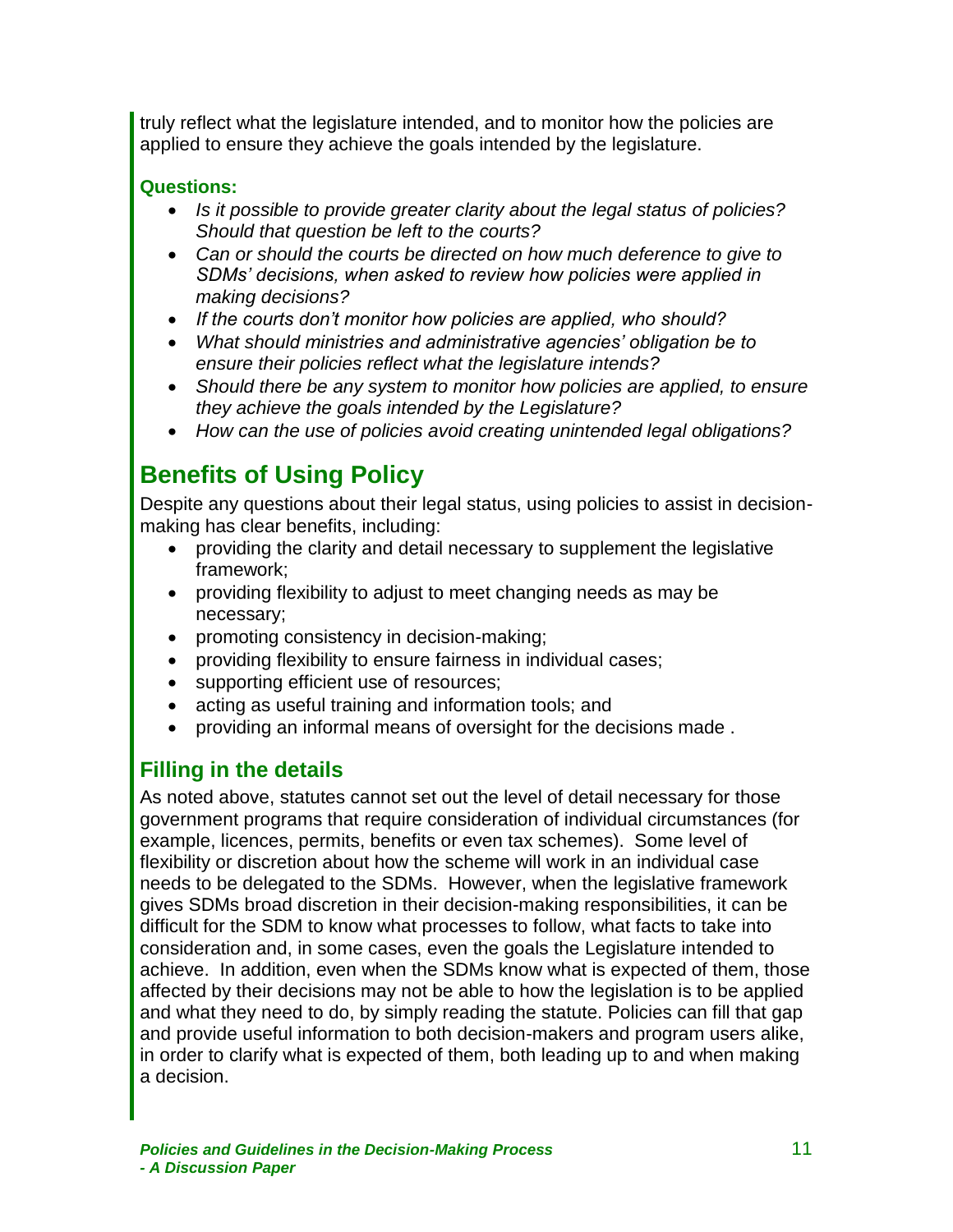### **Flexibility to meet changing needs**

<span id="page-13-0"></span>Many discretionary decisions are made within environments that may be sensitive to change, but amending legislation to address those changes can take time and significant resources (discussed in more detail below). Using policies to "fill in the details" can allow a degree of flexibility to change those details to meet changes in the program environment, freeing up resources for other pressing needs. Additionally, changes can be made to policy in a much timelier manner, allowing program goals to be met more quickly. (The extent of the changes that can be made will be governed by the legislation, with changes only permitted in the areas where flexibility is given.)

### <span id="page-13-1"></span>**Promoting coherency and consistency in outcomes and procedures**

A level of coherency and consistency between the various individual decisions made is generally seen as desirable, whether there is only one or many different individual decision-makers within a program. At its core, this means that, no matter who is making the decision, similarly situated parties affected by a particular decision-making scheme should receive reasonably comparable treatment and outcomes. The Supreme Court of Canada has said:

It is obvious that coherence in administrative decision making must be fostered. The outcome of disputes should not depend on the identity of the persons sitting on the panel for this result would be "difficult to reconcile with the notion of equality before the law, which is one of the main corollaries of the rule of law, and perhaps also the most intelligible one".  $21$ 

Although the Court was referring to decisions by administrative tribunals, the principle is also applicable to SDMs, and policies can be a valuable tool to help achieve the appropriate level consistency. (As noted below, the need consistency must be balanced with the need for fairness, and one consequence of any grant of discretion is that different decision-makers may arrive at different outcomes; if this were not possible, then there would be no discretion to be exercised – all outcomes would be identical.)

The need for consistency also extends to the procedural aspects of decisionmaking. For example, a recent Federal Court of Appeal case considered a procedural guideline, issued by the Immigration and Refugee Board to set a standard order for the questioning of refugee claimants at Refugee Protection Division (RPD) hearings. Prior to the guideline being issued, the order in which claimants were questioned varied hearing to hearing. Regarding procedural consistency, the Court said:

It is not surprising that the Board did not regard it as satisfactory that the order of questioning was left to be decided by individual members on an ad hoc

 $\overline{a}$ <sup>21</sup>*I.W.A. v. Consolidated Bathurst Packaging Ltd* [1990] 1 S.C.R. 282 at 327.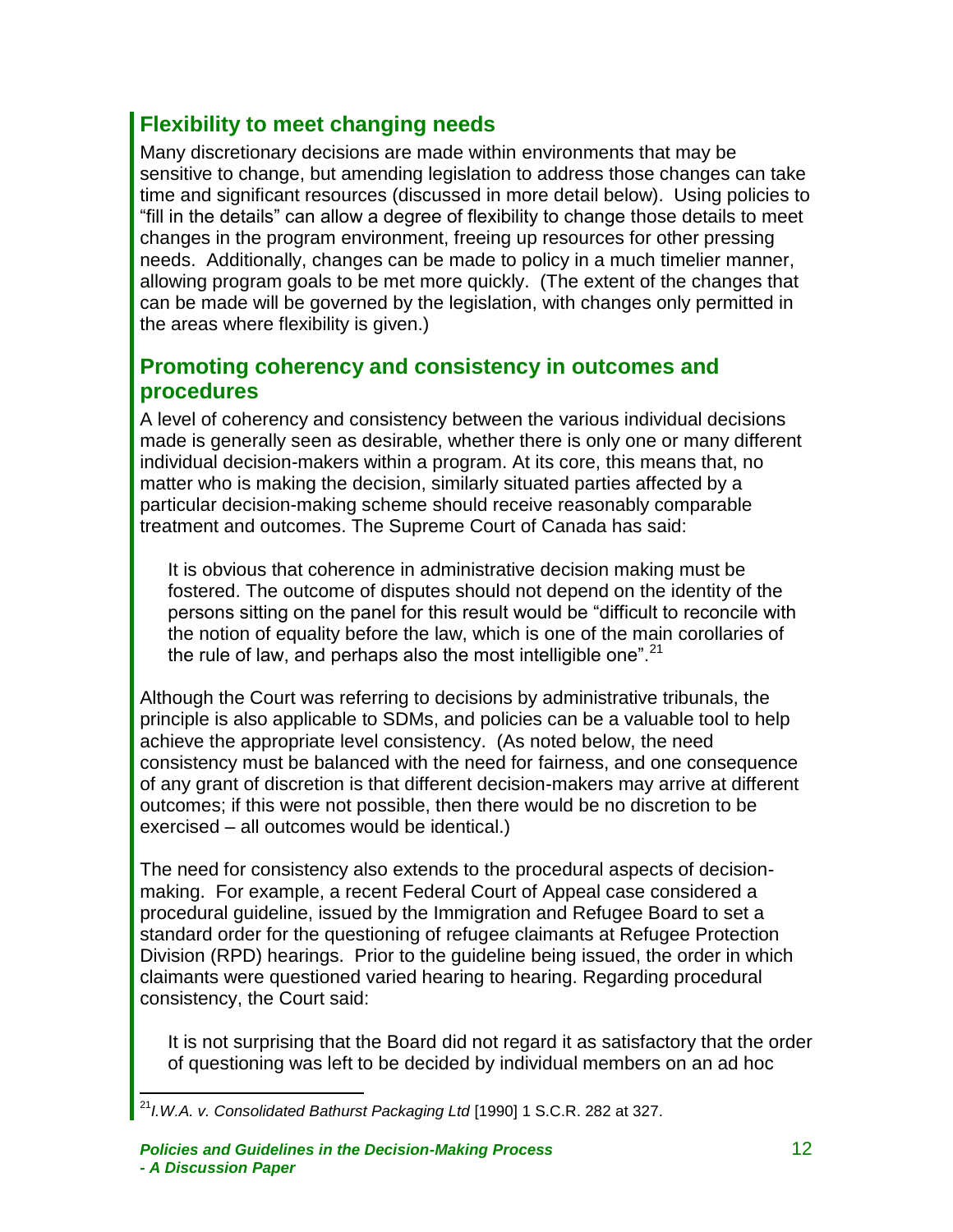basis, with variations among regions, and among members within a region. Claimants are entitled to expect essentially the same procedure to be followed at an RPD hearing, regardless of where or by whom the hearing is conducted.<sup>22</sup>

The requirement for consistent interpretation and application of the law, as well as procedural consistency, means that standard policies and guidelines may be particularly beneficial for SDMs. This may be of even greater benefit if SDMs within a program are decentralized, work only within assigned geographic regions, or even simply work in relative isolation from one another.

### <span id="page-14-0"></span>**Providing for fairness in individual cases**

While consistency is important, it should not come at the cost of fairness. Consistency means that parties that are similarly situated will be treated comparably; it does not mean that individual differences cannot be taken into consideration. Unique situations may call for unique decisions - this is what discretion is all about. Policies can allow for this type of flexibility. Regional or other differences can also be considered and expressly reflected in the policies.

### <span id="page-14-1"></span>**Efficient use of resources**

Using and applying policies to make decisions can promote efficient and proportionate use of limited resources by addressing standard matters that frequently arise in the course of decision-making, provided of course they do not restrict or limit decision-making in a way that fetters discretion.

### <span id="page-14-2"></span>**Useful training tools**

Policies and guidelines, especially those issued in the form of manuals, directives, and memoranda, are useful training tools to provide newly appointed SDMs a framework for making decisions and sometimes provide an easy way for more experienced SDMs to refresh their knowledge.

### <span id="page-14-3"></span>**Providing information to users and the public**

Setting out the policies to be used or considered in the decision-making and its processes, and making those policies easily available, can be an effective way to inform users and the public. Users can learn what they need to do in order to obtain the licence, permit or benefit or can learn how to reduce or otherwise limit their taxes or other obligations, and the public can gain a better understanding of how and why a scheme works.

### <span id="page-14-4"></span>**Informal means of oversight**

Many of the decisions made by SDMs are subject to very limited opportunities for review –by the court or a tribunal – to correct what an affected individual may consider a wrong decision or an error. For this reason, review of the policies can

 $\overline{a}$ <sup>22</sup> *Thamotharem supra,* note 15 at para. 20.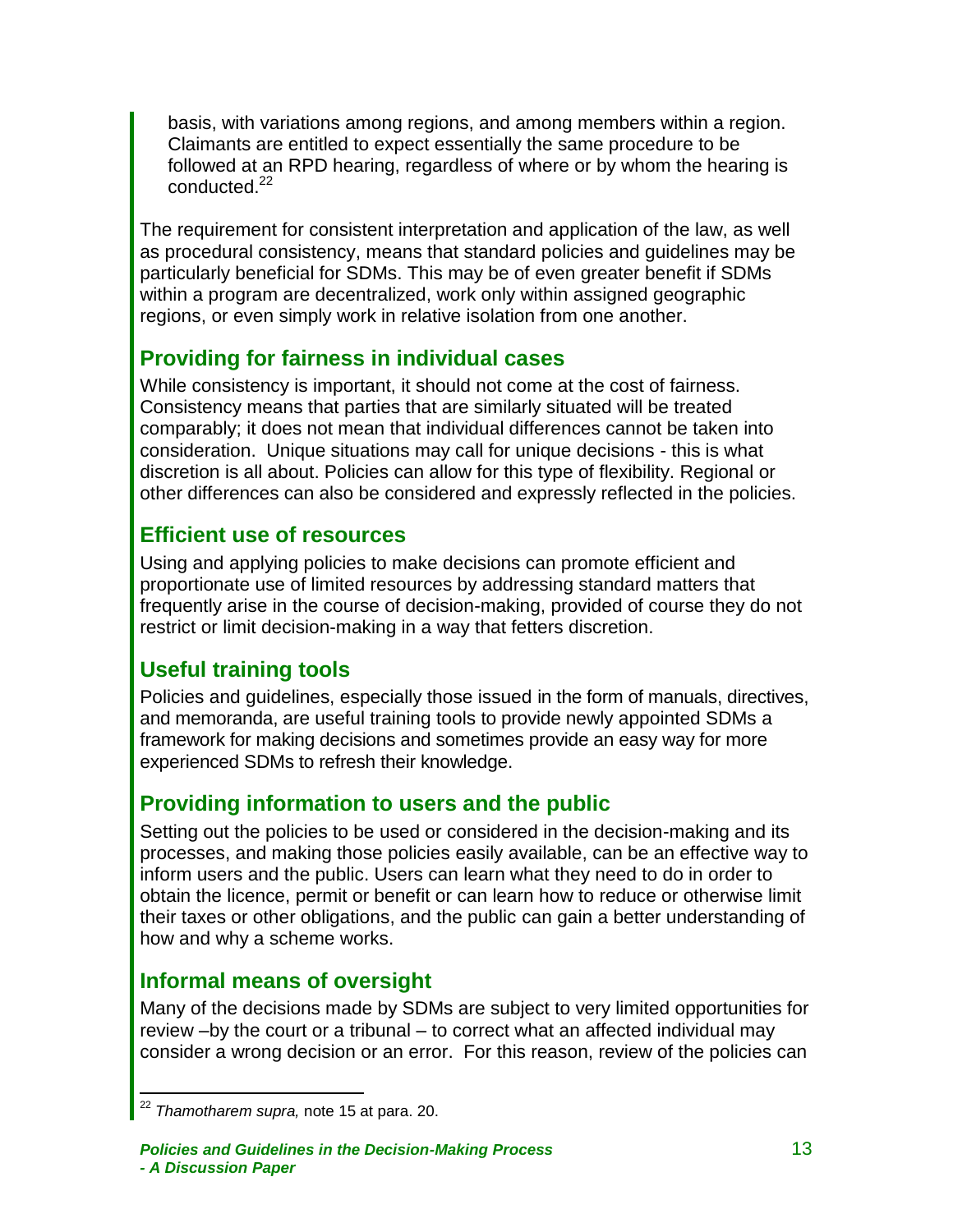be useful when reviewing decisions, either individually or on a wider basis, to determine conformity to the legislative intent and/or within the program itself.

#### **Questions:**

 $\overline{a}$ 

- *Can policies and guidelines be developed and applied in a way that appropriately balances consistency and flexibility?*
- *Is the use of policies and guidelines an effective tool for clarifying statutory schemes, or does the use of policy overly-complicate the decision-making process?*
- *Does the use of policies actually achieve the described benefits? Is there any need to try to measure the benefits? Are the described benefits really benefits, and who do they benefit?*
- *Can the described benefits of using policies be achieved by other, better means?*

# <span id="page-15-0"></span>**Concerns about Using Policy**

Despite some of the obvious benefits, some concerns have been expressed about using policy and guidelines, including the potential for:

- the decision-maker and others treating policies as having the same legal authority as legislation;
- an overly rigid adherence to policies (fettering discretion);
- a lack of individual responsibility for the decisions made; and
- application of the legal doctrine of "legitimate expectations", which may give users a "right" to challenge changes in a procedural policy

### <span id="page-15-1"></span>**Treating policies as if legislation**

Some SDMs (depending on their training, experience or even the statutory scheme or operational environment within which they make decisions) may find it difficult to distinguish between the requirements to apply the legislation ("hard law"), which is binding on them, and policy (soft law), which is to be only a guide, and to exercise their discretionary authority properly.<sup>23</sup> A key aspect of discretionary decisionmaking is that the decision-maker must in fact exercise that discretion and cannot simply rigidly apply rules to make the decision; the decision maker must actually consider the facts in each case and the results should reflect that individual consideration. This means that a high level of care will be required to ensure the policies do in fact accurately reflect the legislation, clearly set out where discretion should be exercised and aim to ensure that that discretion is, in fact, actually exercised.

 $23$  For example, one survey of decision-makers in social assistance agencies across Canada found that the SDMs working in those agencies almost universally considered the policy guidelines as the primary, if not exclusive, source of guidance for day-to-day frontline decisions. Recourse to statutes and regulations occurred rarely and generally only when the policy required clarification.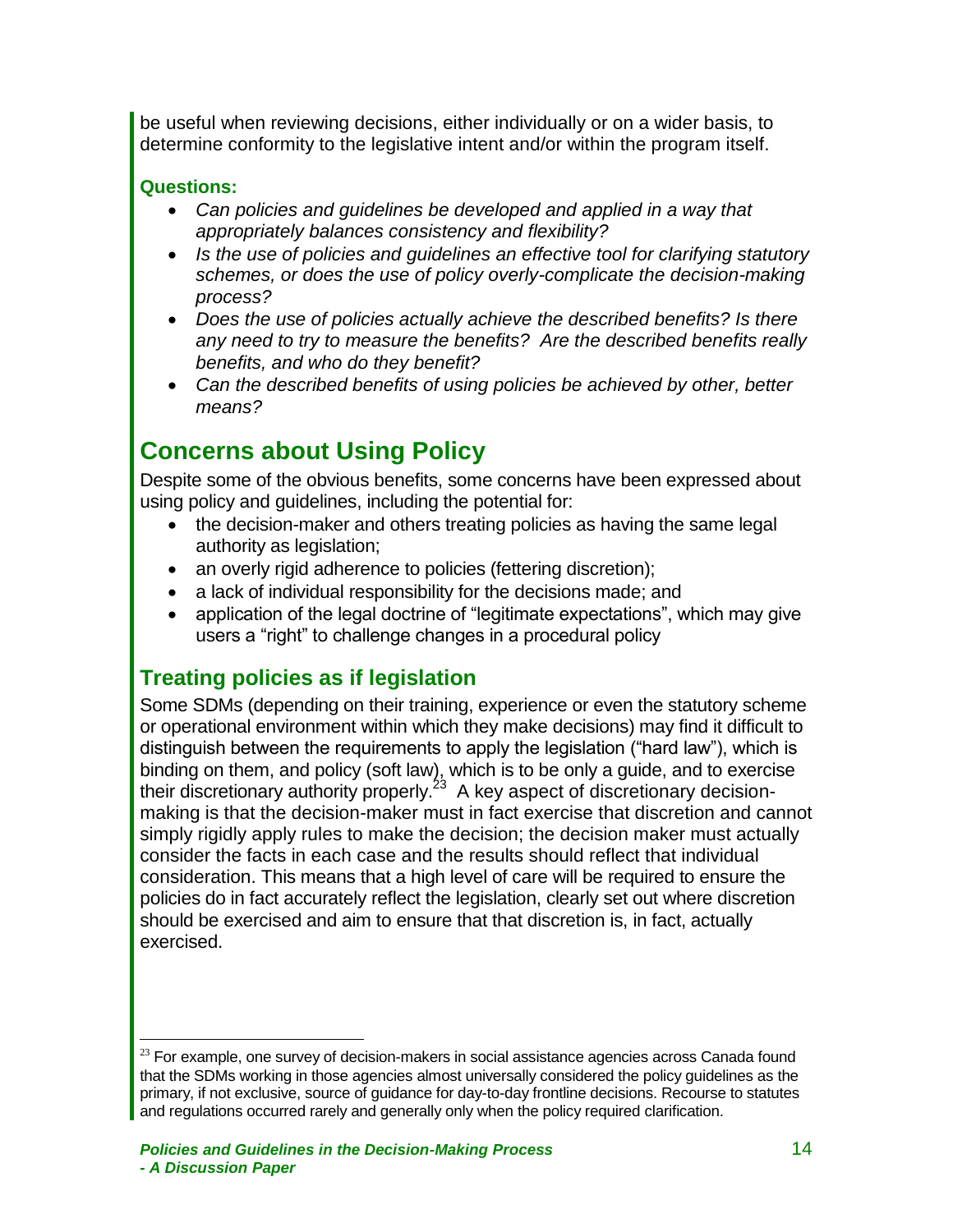### **Improperly fettering discretion**

<span id="page-16-0"></span>The rigid application of policies, as if they were equivalent to "hard law" with no flexibility to be applied, can result in an improper fettering (or limiting) of a decision-maker's discretion. As the Federal Court of Appeal explained:

…. while agencies may issue guidelines or policy statements to structure the exercise of statutory discretion in order to enhance consistency, administrative decision-makers may not apply them as if they were law. Thus, a decision made solely by reference to a mandatory prescription of a guideline, despite a request to deviate from it in light of the particular facts, may be set aside, on the ground that the decision-maker's exercise of discretion was unlawfully fettered.<sup>24</sup>

Again, care will be required to ensure any policies clearly provide for discretion to be exercised and to ensure the decision-maker is well aware of the need to exercise that discretion.

### <span id="page-16-1"></span>**Lack of responsibility for decisions made**

Related to both of the concerns described above, care also needs to be taken to ensure that individual decision-makers don't simply rely on policies so as to avoid responsibility for the specific decisions they make ("rubber-stamping"). Each decision-maker must be responsible to consider and balance whether the individual circumstances call for consistency with other decisions, or for flexibility. Policies should be a tool for making better decisions, not a shield for poor or, in effect, no real decision-making.

#### <span id="page-16-2"></span>**Creating enforceable expectations which can limit the ability to make necessary changes**

An additional concern about using policies to guide the decision-making process is the possibility that the legal doctrine of "legitimate expectations"  $25$  may apply to

 $\overline{a}$ <sup>24</sup> *Thamotharem supra,* note 15 at para 62. See also *Maple Lodge Farms v. Government of Canada*, [1982] 2 S.C.R. 2 at 7. Another example of improperly fettering discretion is described in Saunders Farms Ltd. v. General Manager, Liquor Control and Licensing Branch, (1995) 122 D.L.R. (4th) 260 where the B.C. Court of Appeal found that the Liquor Appeal Board, when deciding whether to grant a new retail licence, improperly fettered its discretion when applying criteria set out in the *Liquor Control and Licensing Regulations*. One of the criteria was the "need of the local community for the proposed establishment" and, to assess that need, a Branch policy established a formula for a particular ratio of licences to the number of residents. The Board upheld a denial of a request for a licence on the basis of this formula alone. One of the judges found that the Board had improperly fettered its discretion, commenting:

<sup>&</sup>quot;Need" is an objective factor to be interpreted within the meaning of the Act and regulations only. The Board may consider whether, and to what extent, population is a factor in "need", but it may not start from the proposition that the guidelines constitute a legally binding definition of the factor. (emphasis added)

<sup>&</sup>lt;sup>25</sup> This doctrine has been developed as part of the common law made by judges, building on earlier case (precedents). Common law is different than statute law, which is created by government, but can also involve interpreting and applying statute law.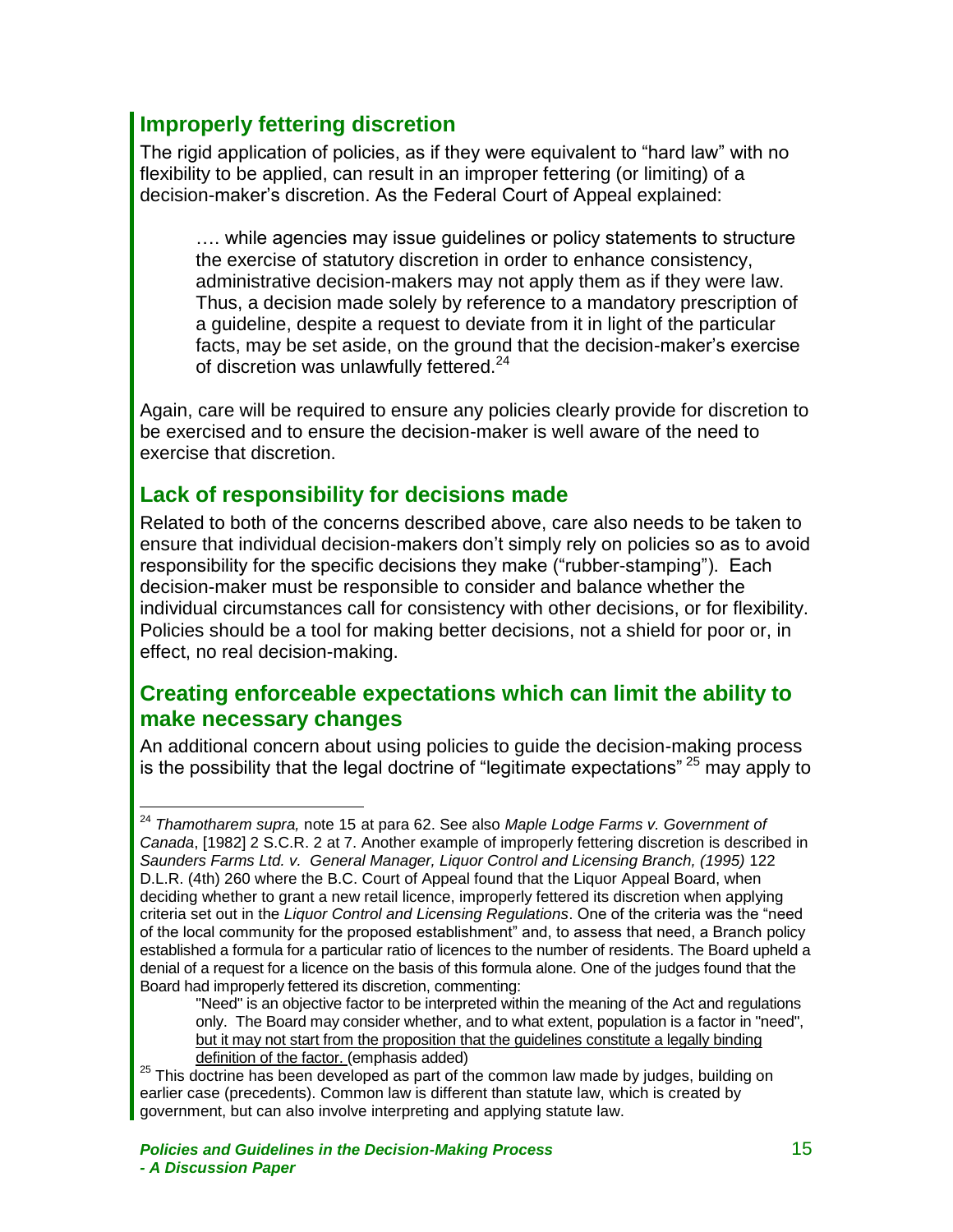limit the ability to make changes to that process. A person may become entitled to a specific procedure being applied if, because of a commitment or promise made by a decision-maker, that person has a "legitimate expectation" that the particular procedure will be followed when making a decision.<sup>26</sup> Policies and guidelines can be one way such commitments or promises can be seen to have been made. <sup>27</sup> As such, the court may limit the effect of changes made to procedural policies, at least in the short term, if the change negatively impacts on an individual who has relied on the original policy.<sup>28</sup>

#### **Questions:**

 $\overline{a}$ 

- *Can or should anything be done to ensure that SDMs are actually exercising their discretion, and not simply rigidly applying policies and guidelines?*
- *Are ministries and administrative agencies sufficiently aware of the overly rigid use of policies and guidelines can be an improper fettering of SDMs' discretion?*
- *Are the drawbacks to using policies and guidelines in the decision-making process of sufficient concern to require any limits on their use?*
- *Does the use of policies actually cause any of described disadvantages?*
- *Can the described disadvantages of using policies be avoided by some other, better means?*

## <span id="page-17-0"></span>**Developing Policy for Use in the Decision-Making Process**

A wide variety of policies are used by SDMs across British Columbia and elsewhere. Those policies may be developed and issued in a formal, written format, such as policy manuals, or they may be developed and communicated informally, through past practice, memoranda, email, and even conversations or oral instructions.<sup>29</sup> Despite this apparently widespread use of policies and guidelines in decision-making processes, there is no standard process for developing these kinds of policies.

<sup>&</sup>lt;sup>26</sup> David J. Mullan, *Administrative Law: Cases, Texts and Materials*, 5<sup>th</sup> Ed. (Toronto: Edmond Montgomery Publications Ltd.) 2003 at 183.

<sup>27</sup> See for example *Johnston v. Alberta (Director of Vital Statistics*) 2008 ABCA 188 (Alta. C.A.) (Leave to appeal refused) where the Alberta Court of Appeal found that a policy did not give rise to a legitimate expectation because, in that case, the Applicant was not aware of the policy, however, states at paragraph 20:

<sup>[</sup>The Applicant] points to a breach of Policy as the source of her right to notice. Since we have already determined that the Policy is without legal effect it cannot be the source of any right [the Applicant] had to notification. If the policy had been publicly available, or previously known to [the Applicant] it might have created a "reasonable expectation" but the policy did not come to her attention until the return was filed on the judicial review application. (emphasis added)

<sup>&</sup>lt;sup>28</sup> While the doctrine of legitimate expectations applies to procedure only and will not create any right to a particular outcome or decision, changes made to substantive policies may still generate issues for SDMs and others regarding implementation, timing, and retroactivity. <sup>29</sup> Pottie and Sossin s*upra*, note 8 at 151.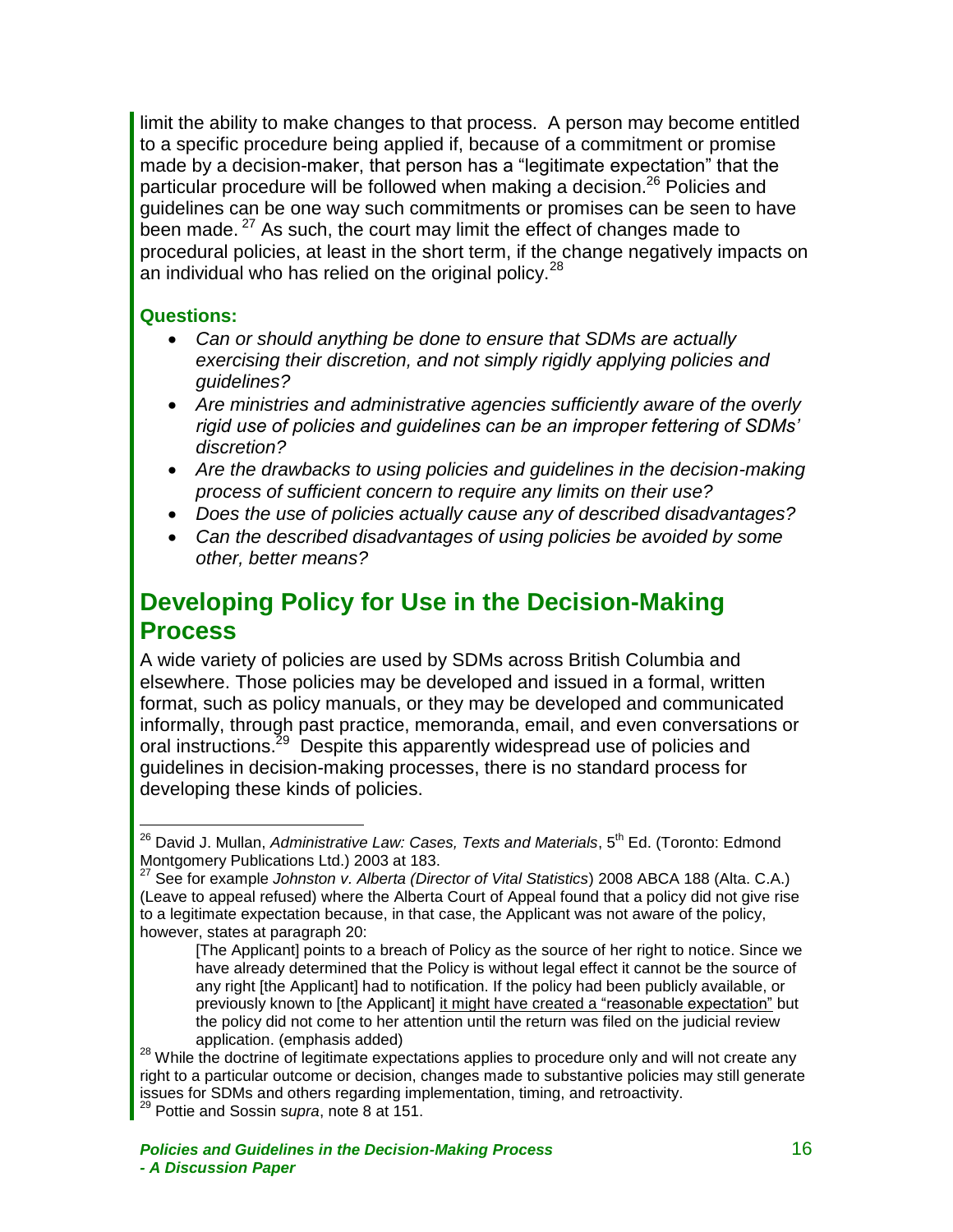Concerns have been expressed about the lack of any or even just minimum standards for creating and communicating policy.

The lack of a standard practice is particularly pronounced when compared to the processes used to enact statutes and regulations. Although those processes differ somewhat from jurisdiction to jurisdiction, every Canadian jurisdiction has clear procedural requirements for enacting legislation (both statutes and regulations) that include public notice and some level of debate in a public forum.

### <span id="page-18-0"></span>**Statutes**

The first step is the "tabling" of a "bill" (the proposed statute) in the Legislature. Tabling also acts as the initial official public notice of all proposed statutes. Bills are then given first and second readings by the sponsoring MLA (usually but not always a government minister) in the Legislature, followed by a committee stage. Following committee stage, third reading is given by the provincial legislature or the House of Commons (followed by the Senate process).

In British Columbia, the Committee of the Whole House reviews all bills proposed as legislation. The Committee is made up of all sitting Members of the Legislative Assembly (MLAs), who may ask questions of the sponsoring MLA and debate the contents of the proposed legislation to ensure that the interests of their constituents and the broader public are served.<sup>30</sup>

At the federal level, proposed legislation is reviewed by a standing committee or, in some cases, a special legislative committee. Witnesses may be invited to appear before the committee and public consultations may also be held.

### <span id="page-18-1"></span>**Regulations**

Regulations are "subordinate legislation" made by the Governor General in Council (federal regulations), Lieutenant Governor in Council (provincial regulations), a Minister or other entity under the authority of a statute. Although the process used to make regulations does not (ordinarily) involve debate in a public forum, public notice and government accountability are still fundamental to the process.

At the federal level, regulations are published in the *Canada Gazette*, both when proposed and again when the regulation comes into force. While only some proposed regulations are specifically required by statute to be published,  $31$  the federal government policy is to publish all proposed federal regulations, even if

 $\overline{a}$  $30$  Further information regarding the legislative process can be found on the "legislation" page of the AJO website at [http://www.gov.bc.ca/ajo/popt/legislation.htm.](http://www.gov.bc.ca/ajo/popt/legislation.htm)

<sup>31</sup> See for example the *Broadcasting Act*, S.C. 1991 c. 11; the *Canada Oil and Gas Operations Act*, R.S.C 1985 c. O-7; the *Canada Shipping Act*, R.S.C. 1985, c. S-9; and the *Competition Act*, R.S.C. 1985, s. C-34.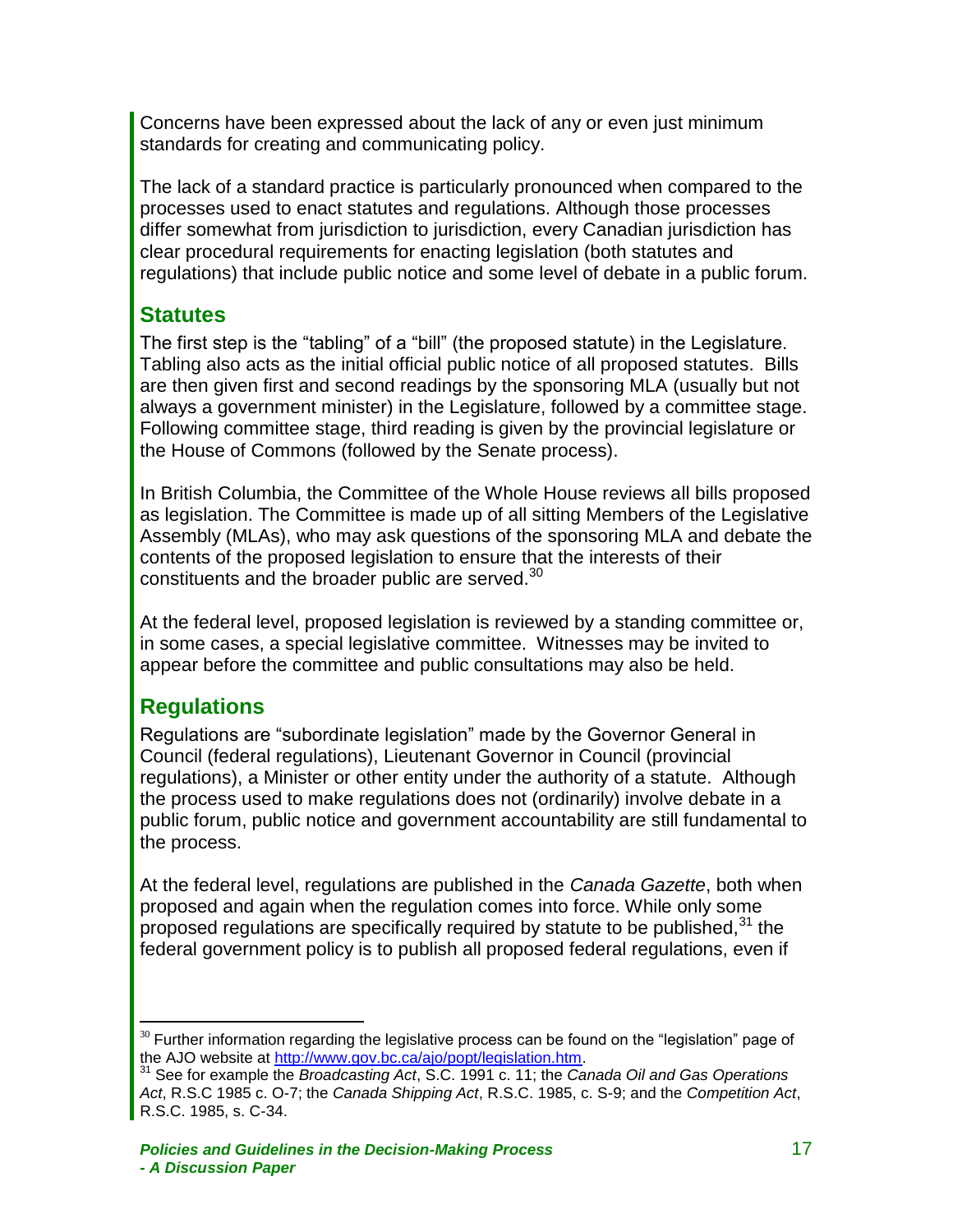not legally required to do so.<sup>32</sup> The standard publication period is 30 days, but in some cases that can be as long as 75 days. $3<sup>3</sup>$  A Regulatory Impact Analysis Statement (RIAS) is also published with the proposed regulation.<sup>34</sup> An RIAS typically contains a description of the problem the regulation is designed to address, any alternatives explored, any consultation undertaken, any compliance and enforcement resources required, and a costs/benefits analysis.<sup>35</sup> Contact information for public feedback is also provided. And with only a few exceptions, all federal regulations are required to be published when they are to come into force, typically in the *Canada Gazette*. 36

The process to enact regulations varies from province to province. In British Columbia, the entity proposing the regulation (usually the Lieutenant Governor in Council - Cabinet -, or a Minister) is required to sign a Regulatory Criteria Checklist.<sup>37</sup> The Checklist includes certification that the regulation has been developed in a transparent manner and that interested parties have been given an opportunity to present their views.  $38$  While there is no advance publication requirement for proposed regulations, most regulations must be published in the *British Columbia Gazette* in order to come into force*. 39*

### <span id="page-19-0"></span>**Policy**

By comparison, there are very few procedural requirements for the development and publication of policies. Requirements that do exist tend to be limited to those instances where the policy takes the form of a binding rule or regulation.<sup>40</sup> As of early 2008, no Canadian jurisdiction had any general legislative requirements for the process for developing non-binding policy.<sup>41</sup>

Nor do the courts impose any constraints on the process for creating or communicating non-binding (soft law) policies as the development of policy is typically considered a "legislative" decision of "general application" and, with no statutorily mandated process for development, the courts will not review how these are made. $42$ 

 $32$  This has been the policy since 1986 as a result of regulatory reforms. For a more in-depth discussion of the 1986 regulatory reforms see Paul Salembier, *Regulatory Law and Practice in Canada* (Toronto: Butterworths, 2004) at 16-17 and 54.

<sup>33</sup> Salembier *ibid.* at 54.

<sup>34</sup> *Ibid.* at 85.

<sup>35</sup> *Ibid*. at 85-90.

<sup>36</sup> *Statutory Instruments Act*, C.R.C. 1978, c. 1509, s. 11. Section 15 of the *Statutory Instruments*  Act exempts certain classes of regulations. There does not seem to be any pattern to those regulations exempted; therefore, see Salembier, *ibid*. at 77-78 for a complete list of exempted. <sup>37</sup> Salembier s*upra*, note 32 at 135.

<sup>38</sup> *Ibid*. at 135.

<sup>39</sup> *Ibid*. at 135.

<sup>40</sup> See for example s. 185 of the *Securities Act supra*, note 3, which states that the *Regulations Act* applies to Security Commission rules. See also s. 11(4) of the *ATA supra*, note 2, which states that tribunals must make accessible to the public any rules of practice and procedure.  $\frac{1}{2}$  Alice Woolley, "Legitimating Public Policy" (Spring, 2008) 58 Univ. of Toronto L.J. 153 at 5.

<sup>42</sup> *Canada (A.G.) v. Inuit Tapirisat of Canada*, [1980] 2 S.C.R. 735.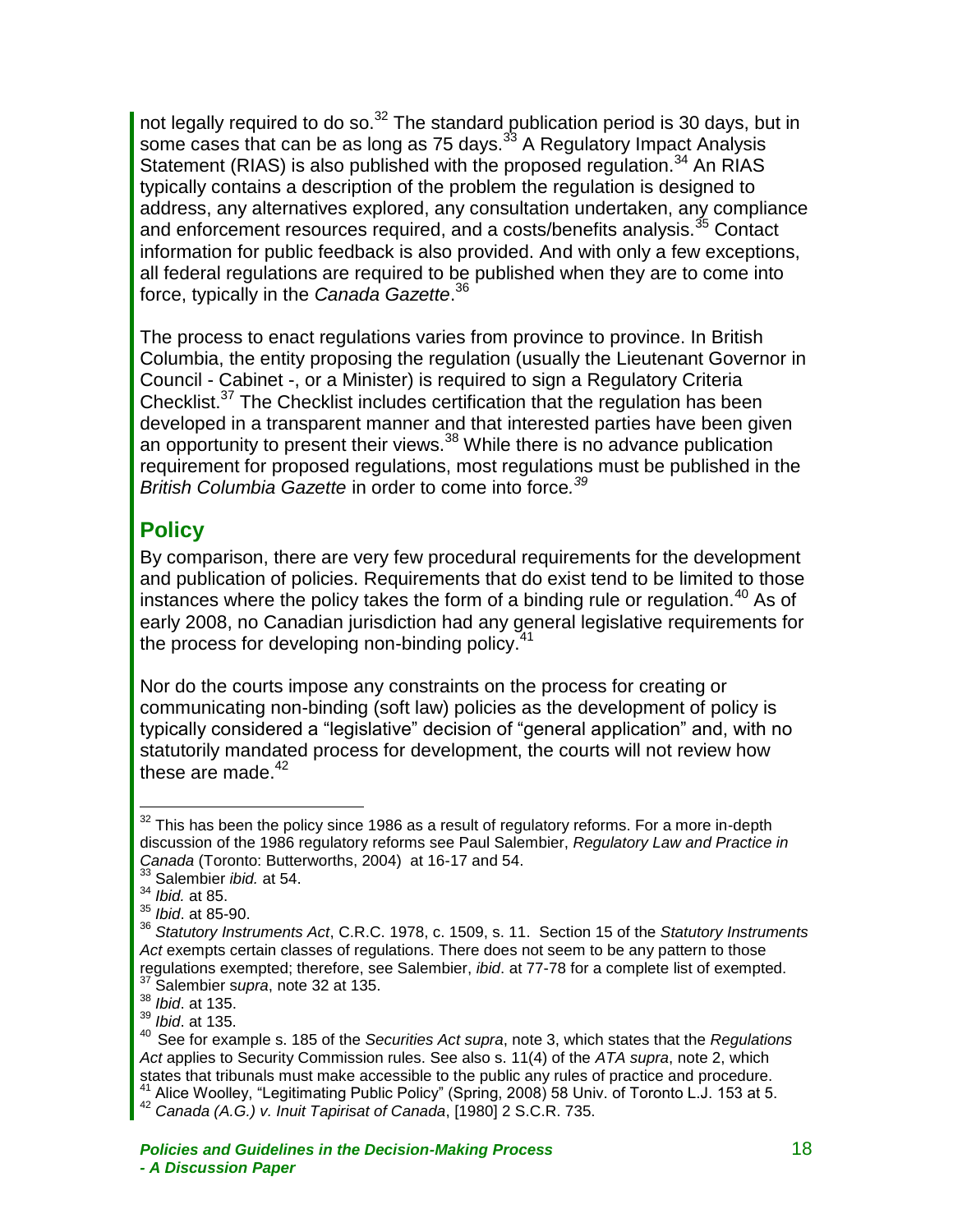Despite there being no legislated or court imposed requirements, many ministries and administrative agencies have developed processes for policy development. However, these are varied and may be *ad hoc* in nature. While some policy development processes include stakeholder consultation and public hearings, others rely solely on internal consultation.<sup>43</sup> Lack of public involvement in policy development may lead to questions about the democratic and substantive legitimacy of that policy, especially as compared to statutes and regulations.<sup>44</sup> However, consultations may be costly and time consuming and sometimes can be dominated by special interest groups that do not necessarily reflect the broad spectrum of users. Another concern about too much process may be to give policies and guidelines an overly important or formal status, that conflates them from soft laws into hard laws, difficult to change and overly rigid.

A related issue with regard to public accountability concerns the public dissemination of policy. Sometimes the form of the policy itself precludes public access. Emails, oral instructions, and internal memoranda are not easily or readily shared with the public. Some suggest that ministries and administrative agencies may make a conscious choice not to make certain policies publicly available. For example, one study found that while provincial policies were publicly available, regional policies were not.<sup>45</sup>

Without a wider forum for policy development, legal issues may arise. For example, the problem of improperly fettering discretion by the use mandatory language, such as "must" or "shall not" or "only if", where no such language is required or authorized. And policies that read "like a statute or regulation", contain minute details and the threat of sanctions for non-compliance have been found invalid on this basis.<sup>46</sup>

#### **Questions:**

- *Should there be a standard process for developing policies? If so, what would the process include? Should that process be set out in legislation?*
- *Does the current system provide sufficient public accountability for policy development? Are there other, better alternatives?*
- *Should there be any differences in how procedural and substantive policies are developed?*
- *Should the public have a role in the development of all policies? If not, when and how should the public be involved?*
- *Does public consultation need to be structured to provide a wide perspective and avoid being overly influenced by special interest groups?*

<sup>43</sup> Woolley s*upra*, note 41 at 6.

<sup>44</sup> *Ibid*. See also Lorne Sossin and Charles W. Smith, "Hard Choices and Soft Law: Ethical Codes, Policy Guidelines and the Role of Courts in Regulating Government" (2002-2003) 40 Alta. L. Rev. 867.

<sup>45</sup> Pottie and Sossin *supra,* note 8 at 160.

<sup>46</sup> *Ainsley supra*, note 10 at para. 85.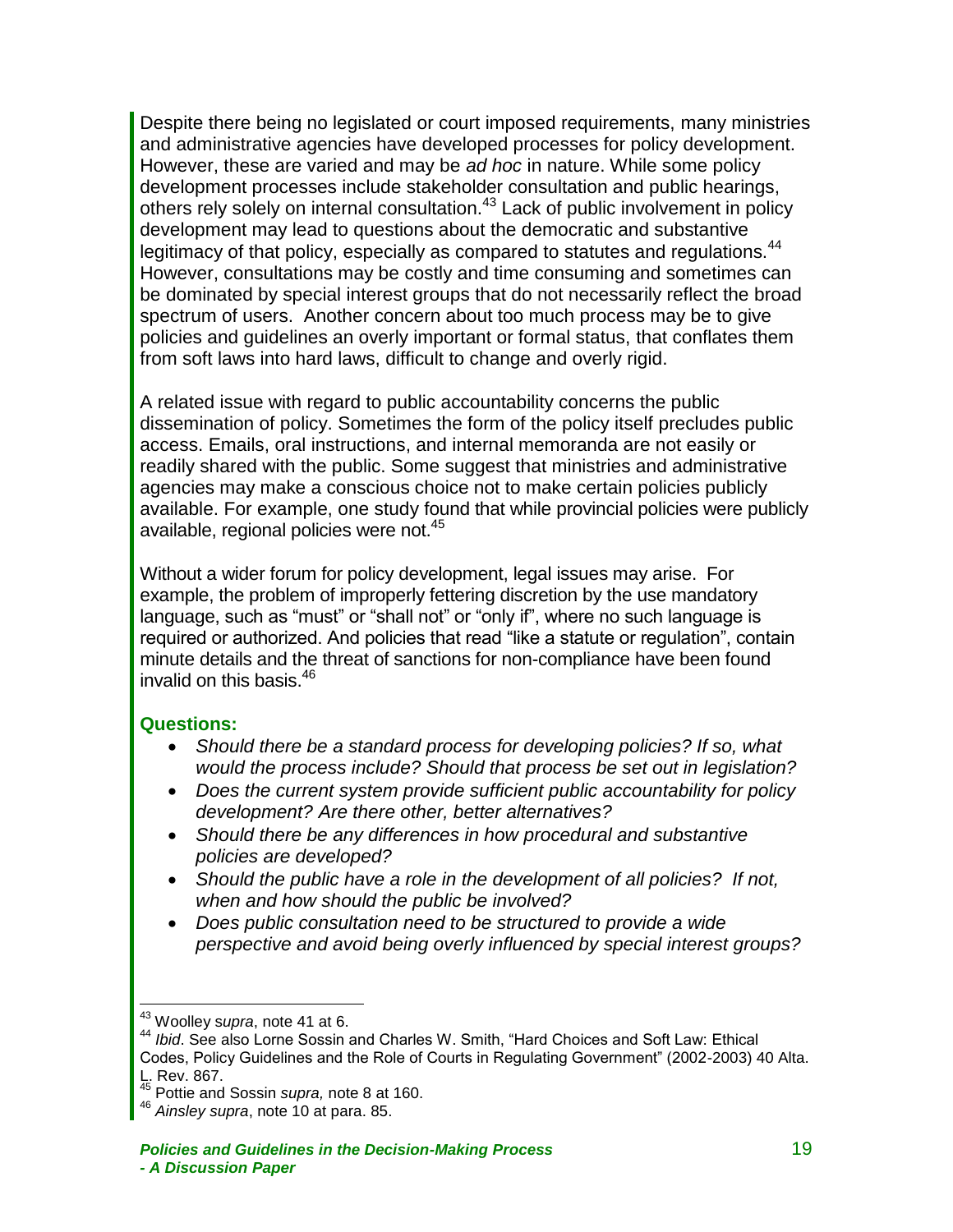- *How can public participation be balanced with the possible need to quickly adapt policies to meet changes in circumstances?*
- *How can it be ensured policies are publicly available without overwhelming the public with information and the SDMs with overly onerous obligations?*

### <span id="page-21-0"></span>**Other Jurisdictions' approaches to Policy Development**

#### *US Rulemaking*

The approach in the United States to policy development, known as "rulemaking", is an example of a legislated process for policy development. The *Administrative Procedure Act* (*APA*)<sup> $^{77}$ </sup> creates a public right to notice of and to participate in rulemaking by administrative agencies at both the federal and state level. The APA establishes two different procedures:

- "on the record" rulemaking and
- $\bullet$  "notice and comment" rulemaking.  $48$

One of these approaches must be used for all rulemaking not excluded from the *APA*. (Exclusions include rules about "a military of foreign affairs function of the United States"<sup>49</sup> or about "agency management or personnel, or…public property, loans, grants, benefits or contracts."<sup>50</sup>)

"On the record" rulemaking is a formal hearing-type process and (perhaps for that reason) its use is relatively uncommon and has been generally been considered unsuccessful.<sup>51</sup>

"Notice and comment" rulemaking is a relatively simpler process and has been more successful.<sup>52</sup> This process requires the rulemaking agency to publish notice of the proposed rules in the *Federal Register.* After giving notice, the agency is required to give interested persons "an opportunity to participate in the rulemaking through submission of written data, views, or arguments with or without opportunity for oral presentation."<sup>53</sup> After consideration of the submissions, "the agency shall incorporate in the rules adopted a concise general statement of their basis and purpose."<sup>54</sup>

To accomplish this, several administrative agencies began creating websites that allowed the public to comment on proposed rules electronically.<sup>55</sup> In 2002, the United States federal government began consolidating its individual agency websites into a single government-wide system with one common public web

 $47$  5 USCS.

<sup>48</sup> *Ibid*. § 553.

<sup>49</sup> *Ibid*. § 553(a)(1).

<sup>50</sup> *Ibid*. § 553(a)(2).

<sup>51</sup> Janisch *supra*, note 13 at 275.

<sup>52</sup> *Ibid*. at 275 and 276.

<sup>53</sup> *Administrative Procedure Act supra*, note 47, § 553(c).

<sup>54</sup> *Ibid.* § 553(c).

<sup>55</sup> American Bar Association Committee on the Status and Future of Federal e-Rulemaking, *[Achieving the Potential the Future of e-Rulemaking: A Report to Congress and the President](http://www.abanet.org/adminlaw/E-Rulemaking%20Report%20Web%20Version.pdf)* (2008) at 3.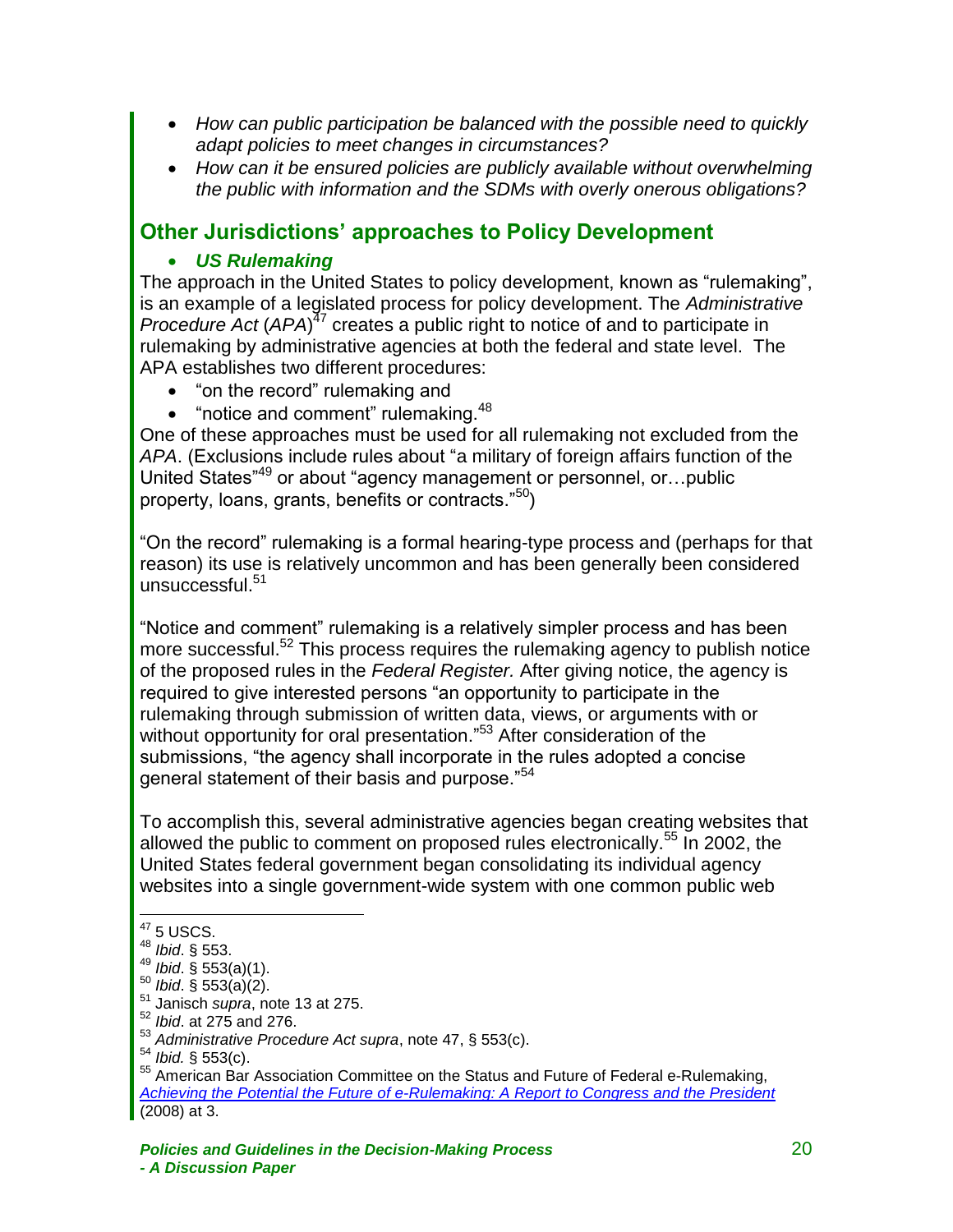portal.<sup>56</sup> As of 2008, more than 170 different rulemaking agencies in 15 Cabinet Departments, as well as some independent regulatory commissions, were using a common database for rulemaking documents and a single public website for viewing proposed rules and accepting on-line comments.

A recent review of the eRulemaking Initaitive by the American Bar Association (ABA) suggests that while this initiative has been successful, there remains room for improvement. The ABA identified a number of areas of concern including:

- Architecture the basic database and public website design are too simple while the agencies' use of the database and website are too varied.
- Funding existing agency budgets have been the sole source of funding, creating resistance and instability.
- Governance All agencies wanted an equal say in the Initiative, which has led to a complex multi-level structure of collective decision-making with no clear locus of responsibility.
- Public Access the website is designed from the viewpoint of someone familiar with rulemaking, as opposed to the general public. Also, documents can only be viewed by the public if posted by the agencies, and with some agencies failing to post materials, public access and particularly public comments is limited.

#### *"Wiki-Drafting" in Australia and New Zealand*

A wiki is a collection of web pages designed to enable anyone who accesses it to contribute or modify content; both Australia and New Zealand have experimented with wiki-drafting.<sup>58</sup>

New Zealand used a wiki to update its *Police Act*, with over 10,000 hits and hundreds of edits a day. In Australia, the city of Melbourne used a wiki to develop its 10-year strategic plan, and that wiki had over 6,500 visitors and 700 registered users. Despite the popularity of the wiki in New Zealand, it was felt by those involved that it did not live up to it's collaborative potential. Instead the wiki acted as an online collection of submissions from special interest groups. Having learned from New Zealand's experience, Melbourne set out to ensure that the process was collaborative and inclusive. As a result, the response in Melbourne was overwhelmingly positive.<sup>59</sup>

 $\overline{a}$ <sup>56</sup> *Ibid*. at 3.

<sup>57</sup> *Ibid*. at 3.

<sup>58</sup>Will Dick, "Future Melbourne: From Consultation to Collaboration with Citizens" InGenera Insight: Government 2.0 (November 2008). For more information about wikis see the "Wiki's in Plain English" video available on You Tube at<http://www.youtube.com/watch?v=-dnL00TdmLY> <sup>59</sup> *Ibid.* See also the Future Melbourne website at

<http://www.futuremelbourne.com.au/wiki/view/FMPlan/WebHome>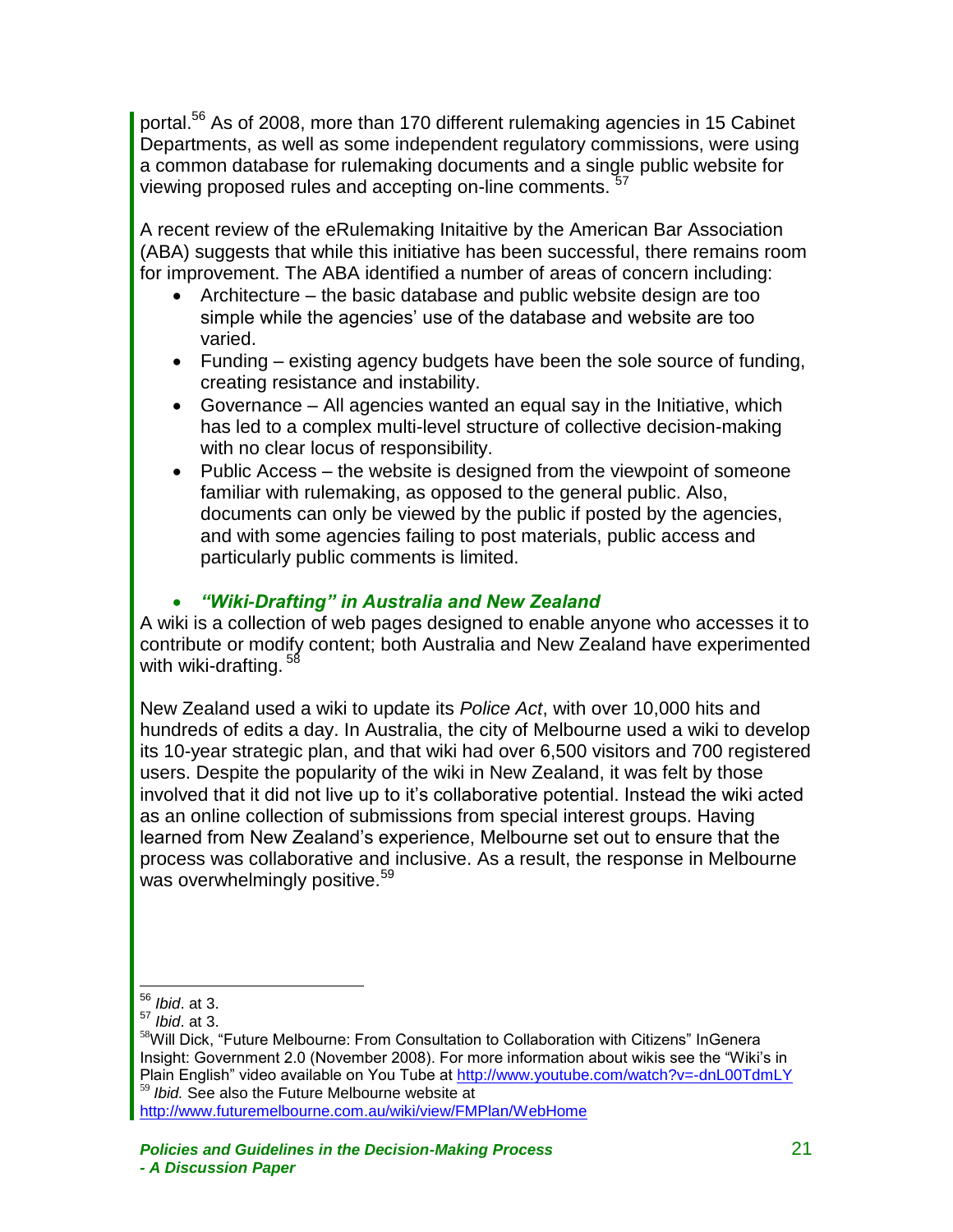While these experiments have not extended to developing policies for use in decision-making, the results of these experiments may be useful. Specifically, the experiments revealed the following:

- To use wikis to the greatest advantage, the focus of the consultation process should be changed from simply the collection of submissions to active collaboration.
- Policy makers must adjust their understanding of their role when using wikis: no longer are they simply processors of submissions, they are now facilitators of discussion and leaders of a wiki community.
- Policy makers must respond to users' submissions in a transparent and ongoing fashion. This keeps users engaged and helps improve the quality of future submissions. Absent active feedback, wikis may simply become another forum for stakeholders to express their interests and grievances.
- A staged approach may be necessary to ensure that concerns about privacy and security are being met and that policy makers are comfortable with both the technology and their new roles and responsibilities as leaders of a wiki community.<sup>60</sup>

#### **Questions:**

- *Would an on-line model for public commentary, such as a wiki or the American eRulemaking, be a good method to develop policies?*
- *Are there any circumstances where that approach might work better?*
- *Could such a model be adapted to improve on, and avoid some of the pitfalls experienced in, other jurisdictions?*

# <span id="page-23-0"></span>**Some Related Issues**

### <span id="page-23-1"></span>**Application of the Charter of Rights and Freedoms**

A fundamental element of constitutional law is the courts' jurisdiction to review legislation to ensure the law complies with the *Canada Act* and the *Charter of Rights and Freedom*, and to declare legislation that contravenes the *Charter* to be invalid. However, the extent of the courts' review of discretionary decisions and the policies and guidelines for *Charter* compliance is less clear.

The courts have approached this by either:

- reviewing the *legislation* governing the exercise of discretionary decisionmaking, if the legislation (expressly or by necessary implication) confers a power to infringe a right protected by the *Charter*; or
- reviewing the *decision,* if the legislation governing the decision-making discretion does not purport to give the power to infringe a right protected by the *Charter*. *61*

<sup>60</sup> Dick *supra*, note 58 at 5-6.

<sup>61</sup> *Slaight Communications Inc. v. Davidson*, [1989] 1 S.C.R. 1038 at para. 3. This approach comes from the decision of Lamer J., dissenting in part but with the support of the entire Court on this issue. This test has since been cited by the S.C.C. in subsequent decisions.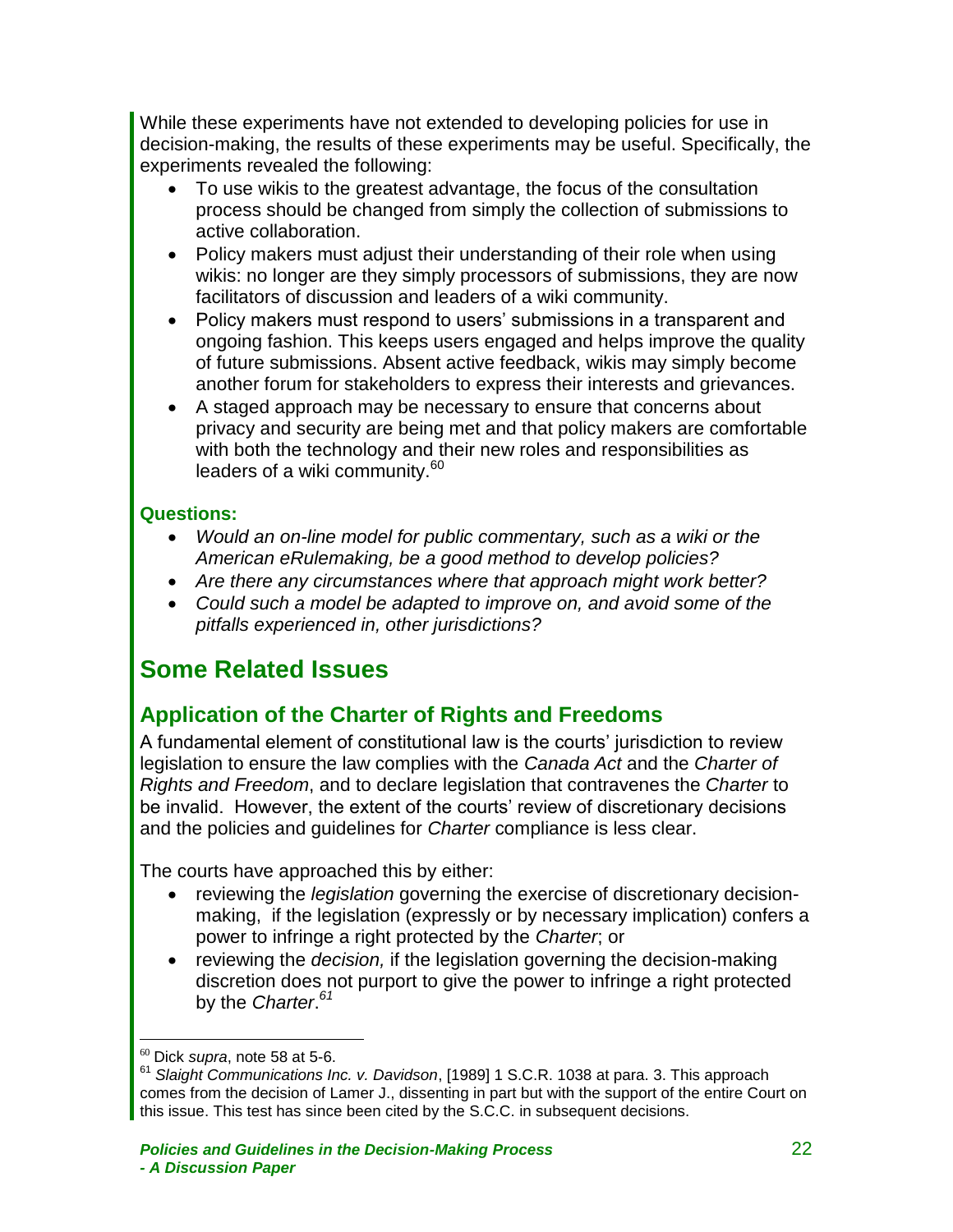The Supreme Court of Canada applied this approach when considering the B.C. Medical Services Commission's (and various hospitals') policy not to provide funding for sign language interpreters. $62$  The Court decided that the enabling legislation neither demanded nor prohibited interpretation services, and as such did not violate the *Charter.* But because the legislation gave the Commission and the hospitals the discretionary authority to determine what services would be provided, the Court considered the exercise of that discretionary authority and concluded refusing to provide funding for sign language interpretation violated the applicants' *Charter* right to equality.

While some legal commentators suggested that this case indicated a willingness by the Court to extend its review of discretionary decisions to include a review of the policies that underlie those decisions, 63 the Court soon after took a different approach.

When asked to consider the constitutionality of various Customs and Border Services Agency directives and policy manuals, the Court held that while it could review the enabling statute and the individual decisions made pursuant to that statute, the policies that led to the individual decisions were not subject to the Court's review. Two reasons were given:<sup>64</sup>

- The policy manual was "nothing more than an internal administrative aid to Customs inspectors. It was not law."
- "[i]t is simply not feasible for the courts to review for *Charter* compliance the vast array of manuals and guides prepared by the public service for the internal guidance of officials."

As such, while discretionary decision-makers will need to exercise caution when making decisions to ensure that the decisions do not contravene the *Charter*, (and the policies should be *Charter* complaint), the actual policies themselves may not be subject to *Charter* review.

### <span id="page-24-0"></span>**Application of the Human Rights Code**

While policies may not be subject to *Charter* review, they have been reviewed for compliance with human rights legislation. In British Columbia, decision-making policies might fall under s. 8 of the *Human Rights Code*. 65 Section 8 prohibits discrimination (without a bona fide and reasonable justification) with respect to, among other things, services that are customarily available to the public.

For example, the British Columbia Human Rights Tribunal (HRT) recently considered a policy of the Ministry of Health developed for its Choices in Support

<sup>62</sup> *Eldridge v. British Columbia (Attorney General)* [1997] 3 S.C.R. 624.

<sup>&</sup>lt;sup>63</sup> Pottie and Sossin *supra*, note 8 at 168.

<sup>64</sup> *Little Sisters Book and Art Emporium v. Canada (Minister of Justice)* [2000] 2 S.C.R. 1120 (at paragraph 85).

<sup>&</sup>lt;sup>65</sup> R.S<u>.B.C. 1996, c.210</u>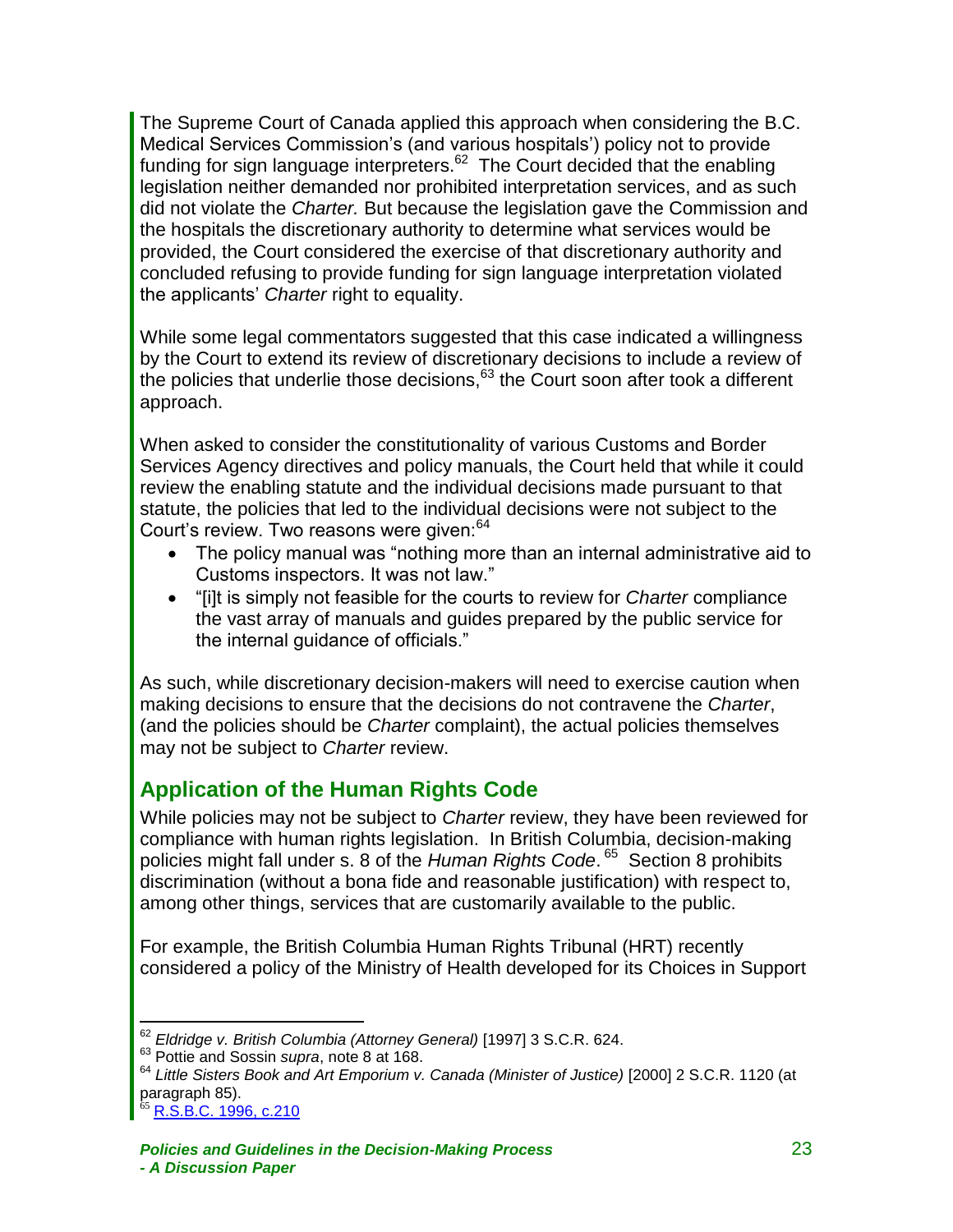for Independent Living program.<sup>66</sup> That program provides funding for persons with disabilities to self-manage the hiring of service providers to assist them with daily living needs such as bathing and dressing, but a program policy barred the hiring of family members. A client of the program wished to hire her father as her caregiver. The HRT found that the policy was discriminatory, contrary to sections 8 and 13 (which prohibits discrimination with respect to employment) of the *Human Rights Code,* and ordered the Ministry to develop a set of criteria to allow for the hiring of family members on a case-by-case basis under its policy.

Procedural policies may also be subject to review by the HRT. A recent complaint<sup>67</sup> alleged a Residential Tenancy Branch policy that hearings were to be conducted by telephone conference calls was discriminatory. (While the policy provided for "exceptional circumstances", the complainant's circumstances had not been accepted as "exceptional".) When asked to dismiss the complaint on the basis that it lacked jurisdiction to review procedural matters, the HRT refused, and found that an allegation of a breach of the *Code* for failure to accommodate a disability in the processes used was within the Tribunal's jurisdiction.

### <span id="page-25-0"></span>**Automated Decision-Making**

Some jurisdictions are using automated computer systems to assist in decisionmaking. Automated decision-making is generally "rule-based"; it incorporates the relevant legislation and policy into "rules" that are applied to the "facts" as determined by the answers to set questions. For example, if the entitlement to a benefit depends in part on age, the answer to a question about an applicant's age would then automatically generate a decision regarding entitlement based (in part) on that answer. These systems are considered to be helpful in ensuring that decisions are more accurate and consistent and are made in a timely, costeffective manner.<sup>68</sup>

However, it may be important to ensure that the use of automated computer systems does not improperly fetter discretion. In a recent review of the use of automated assistance in administrative decision-making in Australia, three ways to address this concern were identified:

- Direct in this approach, the decision-maker exercises his or her discretion and the result of that discretionary decision is incorporated into the automated decision.
- Recommendation in this approach, the automated system is used to collect data related to the discretionary decision and then makes a

 $\overline{a}$ <sup>66</sup> *Hutchinson v. B.C. (Ministry of Health)* 2004 BCHRT 58.

<sup>67</sup> *Carline v. B.C. (Ministry of Forests and Range and Minister Responsible for Housing)* 2008 BCHRT 141.

<sup>68</sup> *[Automated Assistance in Administrative Decision-Making: Better Practice Guide](http://www.finance.gov.au/publications/aaadm/docs/AAAADM_Better_Practice_Guide.pdf)* (Government of Australia), 9.